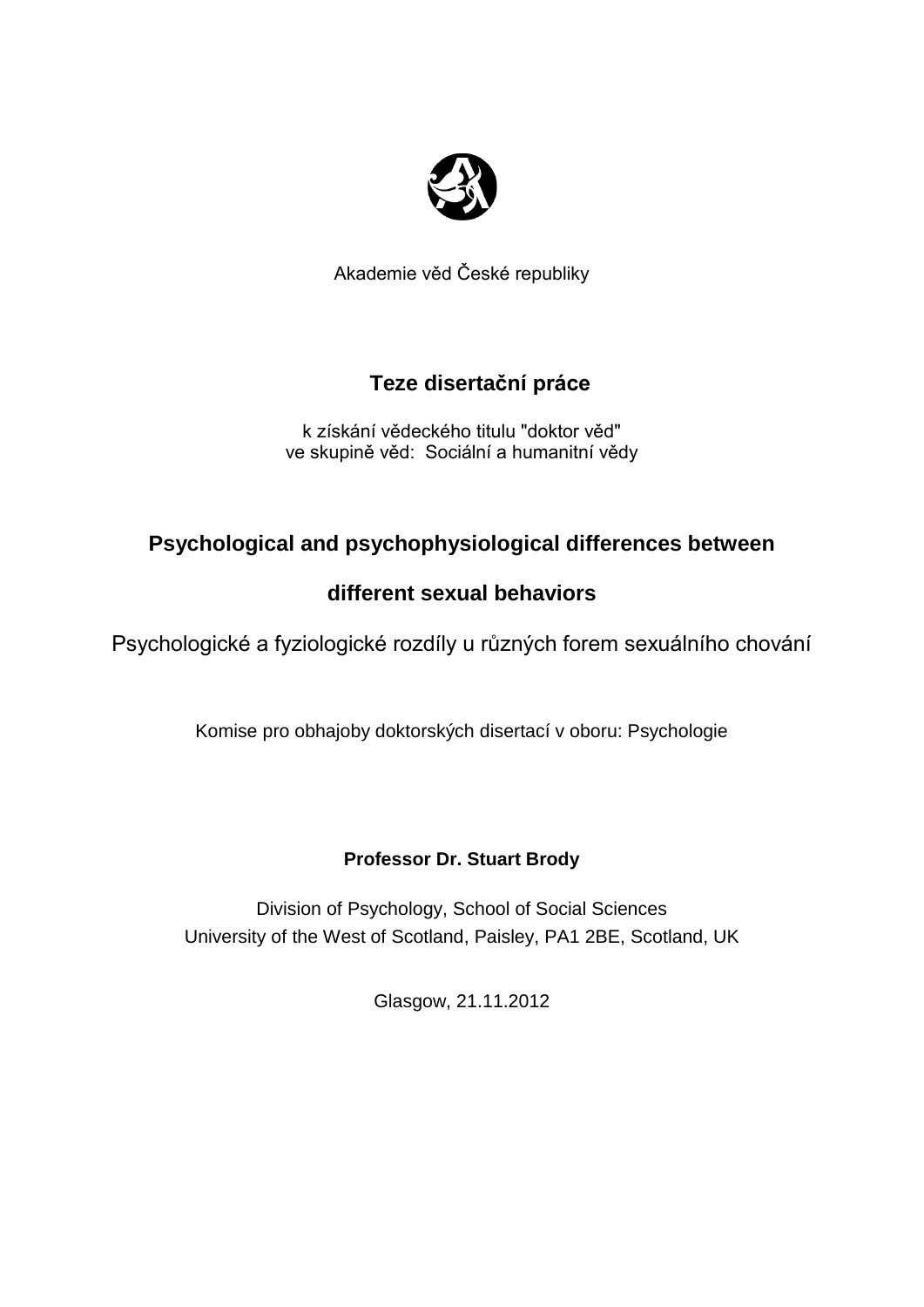| I. Psychological measures        | p.3   |
|----------------------------------|-------|
| II. Psychophysiological measures | p. 13 |
| III. Summary                     | p. 22 |
| References                       | p. 24 |

Appendix 1: The 20 publications (with citation details and specification of the candidate´s own scientific contribution and share if scientific results mentioned in the submitted thesis were obtained with co-authors), in reverse chronological sequence p. 29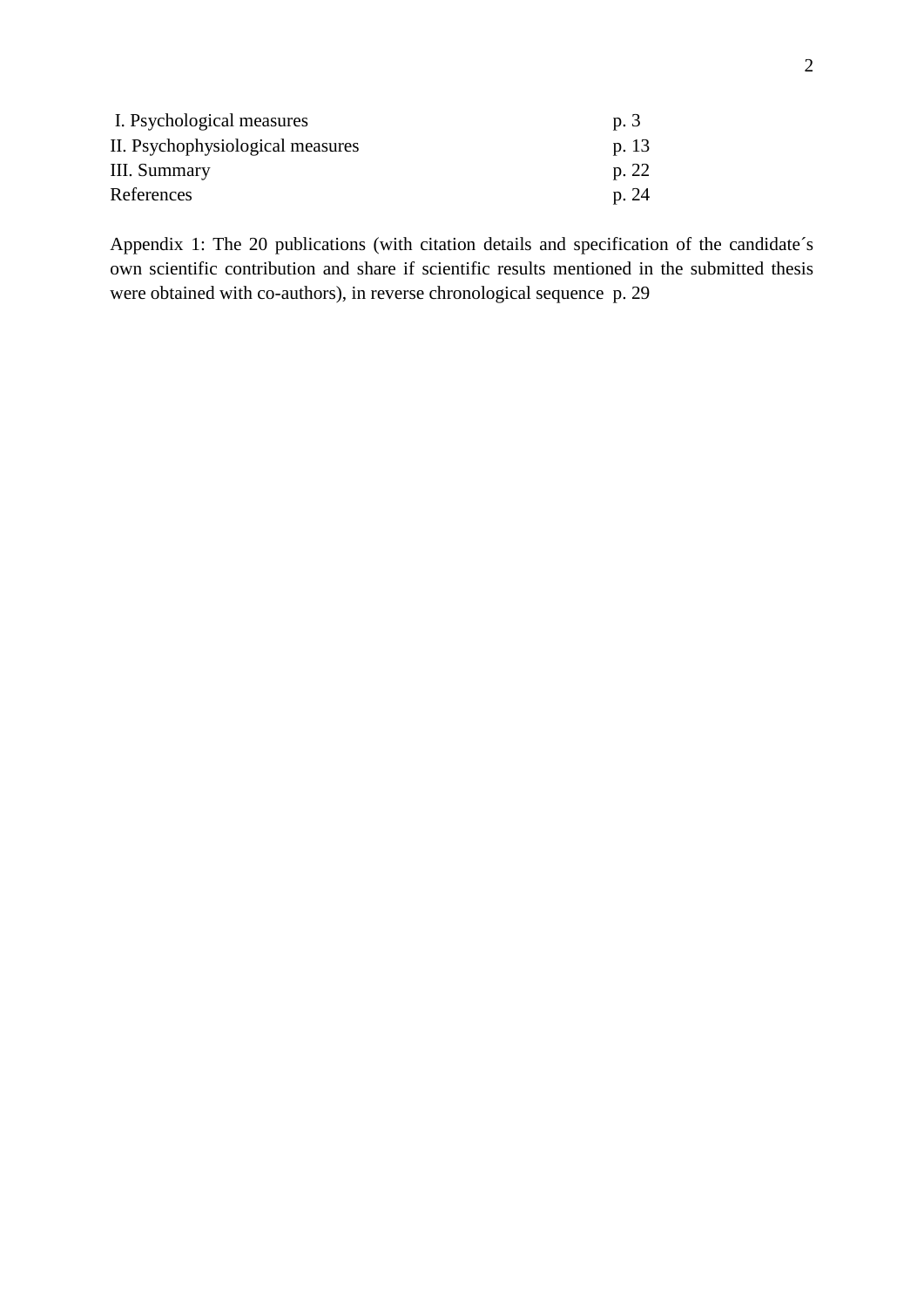### **I. Psychological measures**

#### **Satisfaction (3 papers)**

A basic psychological question is whether there are differences, at a population level, in the satisfaction associated with engaging in various sexual behaviors. The most basic aspect is sexual satisfaction, but given an expectation that engaging in various sexual behaviors has more pervasive connections with one's existence and relationships, the differential associations of various sexual behaviors with satisfaction with intimate relationships, one's own mental health, and overall life also merited investigation. In my paper *"Satisfaction (sexual, life, relationship, and mental health) is associated directly with penile-vaginal intercourse but inversely with other sexual behavior frequencies"* [\(Brody & Costa, 2009\)](#page-13-0), I made use of a large  $(N = 2810)$  dataset (collected for the "Sex in Sweden" study, and provided by the Swedish Public Health Institute) which was representative of the general population of Sweden. Because of the logical concern that, for example, an association between masturbation frequency and lesser satisfaction might be due to lack of a partner (rather than masturbation *per se* being the basis of the association with lesser satisfaction), a multivariate approach was used, in which each of the satisfaction measures (from the Life Satisfaction Questionnaire developed by Fugl-Meyer et al) was statistically predicted (for the sexes separately and combined) from the candidate predictors of frequencies (days in the past 30 days) of penile-vaginal intercourse (PVI), masturbation, oral sex, anal sex, and age. The results were that for both sexes, PVI frequency was positively associated with all measures of satisfaction (e.g., part correlation  $= 0.50$  for sexual satisfaction). In contrast, masturbation frequency was independently negatively correlated with almost all measures of satisfaction. Noncoital partnered sexual behavior frequencies were independently negatively associated with some measures of satisfaction, and uncorrelated with the other measures. Age was not a statistical confounder in the analyses. Thus, when frequency of these major categories of sexual behaviors are considered concurrently, it is specifically PVI frequency – and not frequency of other sexual behaviors – that is favorably associated with satisfaction with one's sex life, intimate relationships, own mental health, and overall life. The negative association of masturbation with satisfaction is not due simply to lack of a partner, and having sexual activities with a partner than exclude PVI leads to less satisfaction than having PVI. An additional analysis indicated that having a rigid attitude toward variety in sexual activities was unrelated to satisfaction. The paper offers a discussion of the implications for sex research and for clinical practice.

One can engage in PVI without having an orgasm, or without having an orgasm triggered directly by PVI per se. For women, having an orgasm triggered directly by PVI without concurrent clitoral masturbation is a vaginal orgasm. An important question with major theoretical and clinical implications is whether vaginal orgasm is associated with greater satisfaction than orgasm elicited by means of direct clitoral stimulation. In my paper *"Vaginal orgasm is associated with better psychological function"* [\(Brody, 2007b\)](#page-13-1), I made use of the same existing nationally representative dataset collected for the "Sex in Sweden" study (N =1256 women providing complete data for this analysis), to examine whether women who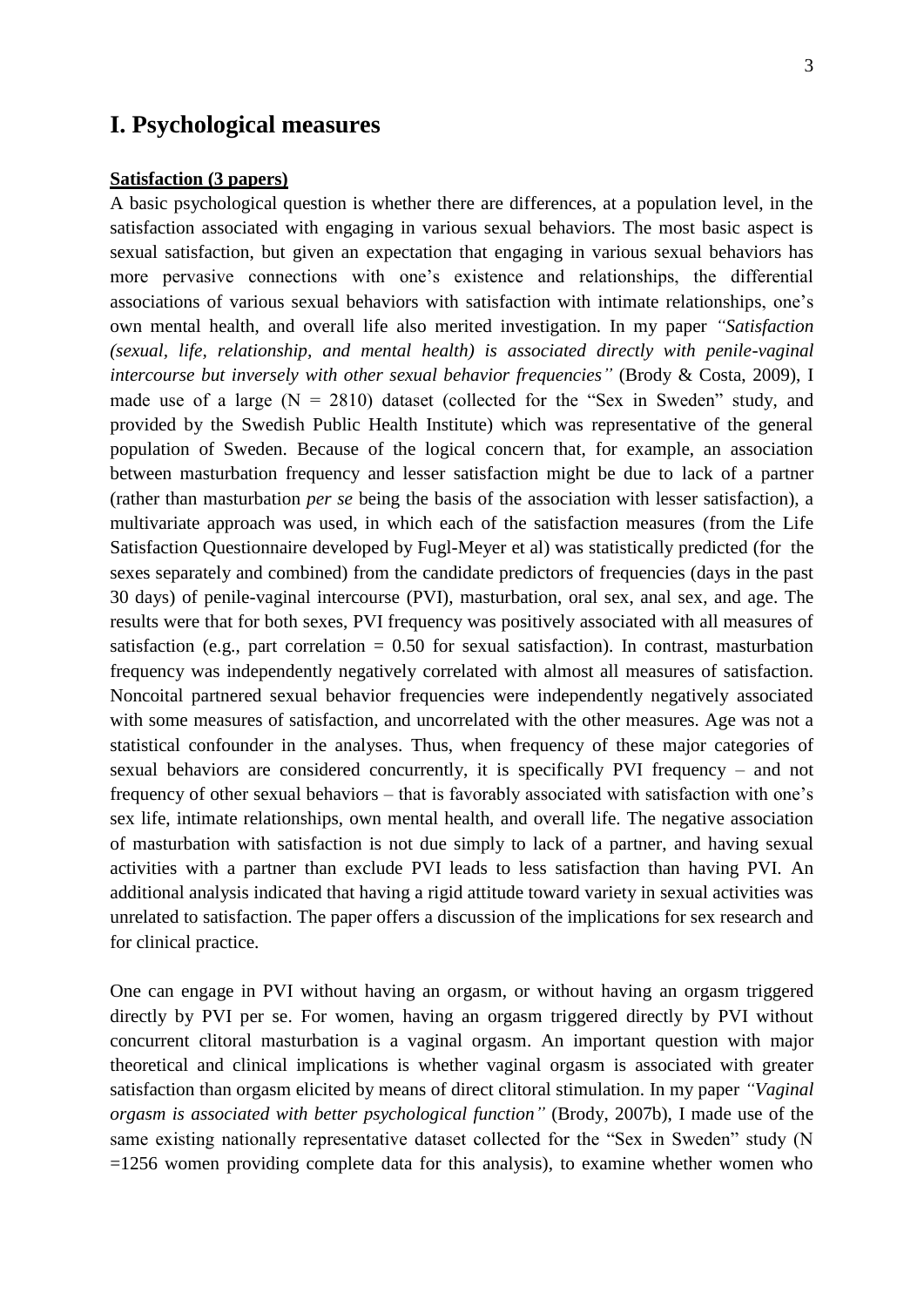ever had a vaginal orgasm (a clear majority of the representative sample) had greater satisfaction than women who never had a vaginal orgasm, but had clitoral orgasm. The women who had vaginal orgasm reported greater satisfaction with their sexual life, their own mental health, their intimate relationships, and with their life overall, when compared to the women who had only clitoral orgasm. Of note, the vaginally orgasmic women also reported less masturbation in the past month, and reported experiencing more frequent sexual desire. The investigation also revealed that a history of orgasm from receiving oral sex or from partner masturbation was not associated with a history of vaginal orgasm.

To examine the cross-cultural consistency of the findings from the two studies noted above, I developed a research network in the People's Republic of China. In my paper *"Sexual behavior predictors of satisfaction in a Chinese sample"* [\(Tao & Brody, 2011\)](#page-15-0), I examined the associations of two measures of sexual satisfaction (a single item measure from the Life Satisfaction Questionnaire used in the Swedish studies, as well as a sexual satisfaction scale from a lengthier validated questionnaire, the Multidimensional Sexuality Questionnaire) with frequencies of engaging in, as well as having an orgasm from, PVI, masturbation, and partnered sexual activity with a partner that excluded PVI the same day. To examine the possibility that responses might be influenced by a tendency toward responding in a socially desirable manner (thus risking biasing responses to sensitive questions), we first translated and validated a short form of the Marlowe-Crowne social desirability responding scale into Mandarin [\(Tao, Guoying, & Brody, 2009\)](#page-15-1), and then included it in the measures administered in the satisfaction study. In the multivariate analysis of a data from a convenience sample of Chinese industrial workers, I found that for both men and women, the measures of sexual satisfaction (which produced similar results) were associated with frequency of PVI and frequency of the orgasm PVI produces (the latter for women only), but satisfaction was not associated with frequency of other sexual behaviors or their corresponding orgasms. Thus, the results in the Chinese sample were consistent with those obtained in the Swedish sample, indicating cross-cultural similarity of the sexual behaviors associated with sexual satisfaction. Of note, these Swedish and Chinese results were replicated and extended in a large ( $N =$ 1570) nationally representative sample of middle-aged (age 35-65 years) Czechs [\(Brody &](#page-14-0)  [Weiss, 2011\)](#page-14-0). The Czech data revealed that sexual satisfaction, life satisfaction, own mental health satisfaction, and intimate relationship satisfaction (from the Life Satisfaction Questionnaire) were all associated with vaginal orgasm consistency. Of note, only 17% of the middle-aged Czech women had never had a vaginal orgasm. In addition, for both sexes, the satisfaction measures were associated with simultaneous PVI orgasm consistency (percentage of PVI occasions resulting in vaginal orgasm overlapping in time with the man's PVI orgasm) and with PVI frequency (except for women's overall life satisfaction). In multivariate analyses, PVI frequency and simultaneous orgasm consistency made independent contributions to the aspects of satisfaction for both sexes.

#### **Intimate relationship quality**

Related to the concept of intimate relationship satisfaction are the various specific components that contribute to overall intimate relationship quality. In my paper *"Women's relationship quality is associated with specifically penile-vaginal intercourse orgasm and*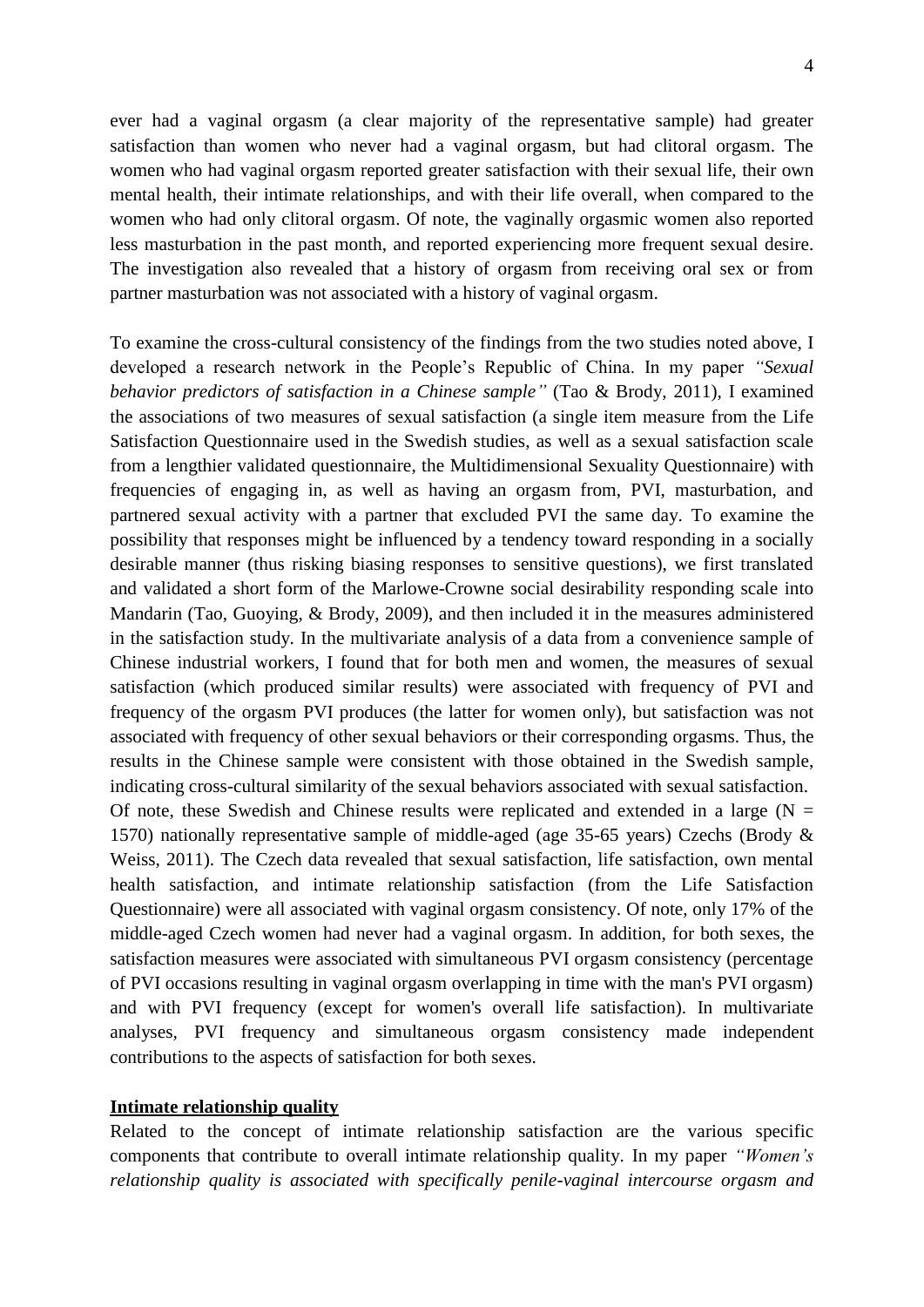5

*frequency"* [\(Costa & Brody, 2007\)](#page-14-1), we examined in a convenience sample of Portuguese women the associations of frequencies of PVI, masturbation, and partnered sexual behaviors excluding PVI the same day (and the corresponding orgasm frequencies) with dimensions of the Perceived Relationship Quality Components (PRQC) Inventory. Consistent with the satisfaction studies, PVI frequency correlated directly with the dimensions of Satisfaction, Intimacy, Trust, Passion, Love (all  $r \geq .40$ ) and with summary Global Relationship Quality (r = .55). The PRQC dimensions were uncorrelated with partnered sexual behaviors excluding PVI the same day*.* Of note, frequency of masturbation correlated inversely associated with the Love dimension  $(r = -.38)$ . Frequency of PVI orgasm correlated directly with the dimensions of Satisfaction, Intimacy, Passion, Love (all  $r \geq .44$ ) and with summary Global Relationship Quality  $(r = .52)$ . Frequency of masturbation was also found to be inversely correlated with PVI orgasmic consistency. The analyses included a measure of social desirability responding, and the results indicated that the observed associations were not confounded by social desirability responding tendencies.

#### **Sex education, attention to sensations, and male partner characteristics**

Given the observed associations of greater satisfaction (sexual, own mental health, intimate relationship) and relationship quality with specifically PVI and the orgasm that it directly produces, an important question is what the correlates and antecedents of vaginal orgasm are. In my paper *"Vaginal orgasm is associated with vaginal (not clitoral) sex education, focusing mental attention on vaginal sensations, intercourse duration, and a preference for a longer penis* "[\(Brody & Weiss, 2010\)](#page-14-2), we surveyed a nationally representative sample of Czech women ( $N = 1000$ ; only 21.9% never had a vaginal orgasm), and found that vaginal orgasm consistency was associated with 1) having being educated in her youth that the vagina was a source of women's orgasm, 2) greater mental focus on vaginal sensations during PVI, 3) greater duration of PVI, and 4) a preference for an above-average penis length. The findings suggest that educating women about their vagina (rather than only their clitoris) being a source of their orgasm increases their likelihood of having a vaginal orgasm. Similarly, actual mental attention to specifically vaginal sensations during PVI (as opposed to distraction and/or attention elsewhere) is an important part of being able to have vaginal orgasm. Penis length, and in many cases, PVI duration, are male partner characteristics, which are significant in addition to the woman's own characteristics and experience. The PVI duration finding replicates an earlier finding of ours with a Czech sample [\(Weiss & Brody, 2009\)](#page-15-2), which was that in multivariate analysis, foreplay duration was not a significant predictor of women's partnered orgasm consistency, but PVI duration was. The penis length finding was subsequently replicated in my investigation in a primarily Scottish sample of women [\(Costa,](#page-15-3)  [Miller, & Brody, 2012\)](#page-15-3).

#### **Alexithymia**

In addition to male partner characteristics, and whether the woman was educated in her youth that the vagina was a source of women's orgasm, the woman's emotional development, psychological and interpersonal function and processing of sensory input are of interest in research on PVI frequency and orgasm from PVI per se. As noted in the study above, not having adequate mental focus on vaginal sensations during PVI is associated with less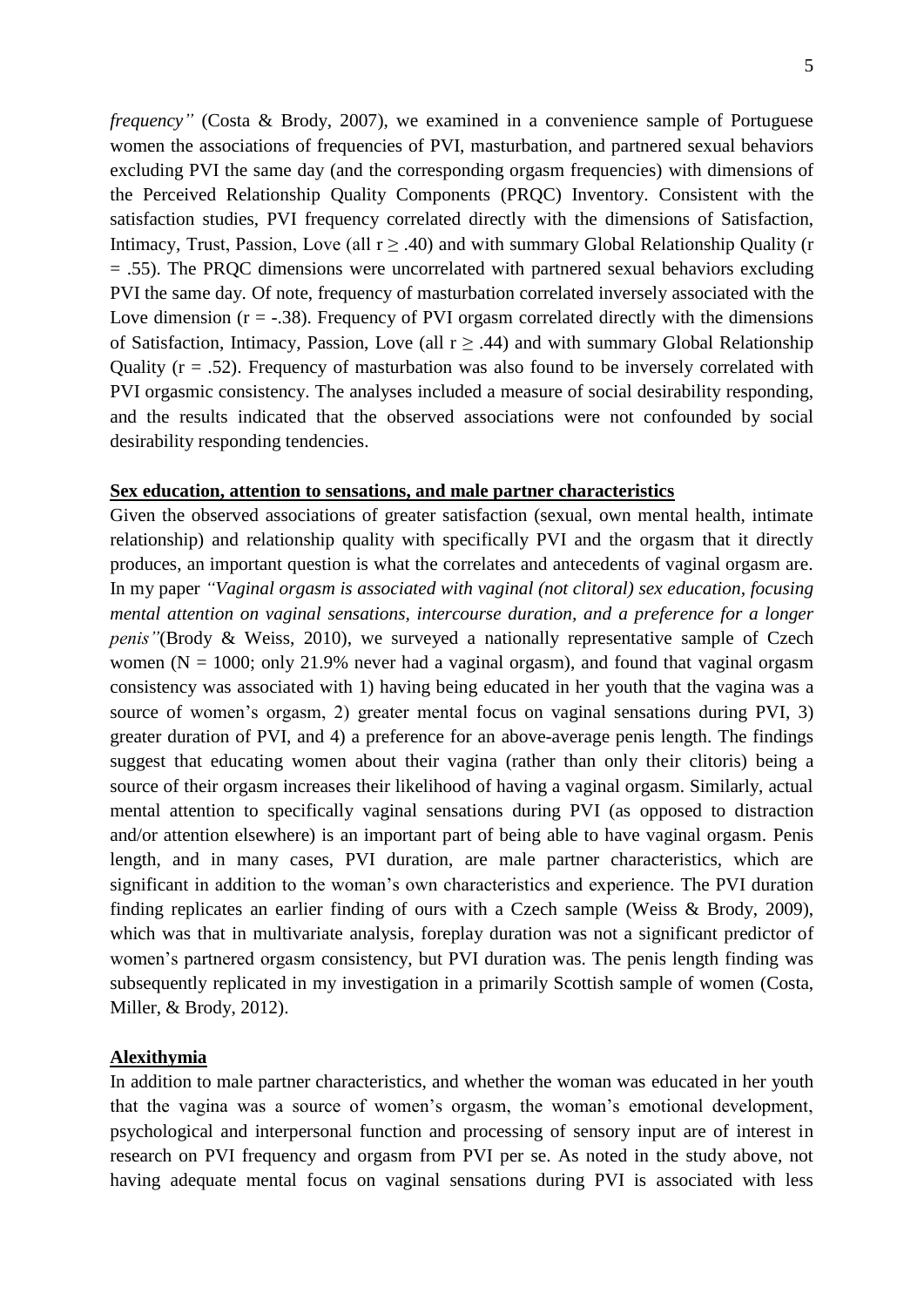likelihood of vaginal orgasm. More subtle and detailed psychological processes might also undermine appreciation for PVI and readiness to experience the orgasm PVI directly produces. Alexithymia consists of impairments in the abilities to recognize, identify, and communicate specific emotions. Alexithymia is associated with increased risk of psychological, psychosomatic and interpersonal problems. In my paper *"Alexithymia is inversely associated with women's frequency of vaginal intercourse"* [\(Brody, 2003\)](#page-13-2), I examined the relationship between alexithymia scores (Toronto Alexithymia Scale) and frequencies of PVI, masturbation, and partnered sexual activity which excludes PVI, in a sample of healthy young German adults. To reduce the risk of social desirability response bias distorting the results, participants with high social desirability responding scale scores were excluded. For women (but not men), alexithymia was inversely associated with both recall and diary measures of PVI frequency but not frequency of other sexual behaviors. Therefore, for normal young women (but not men), lower frequency of specifically PVI is associated with impairments in the abilities to recognize, identify, and communicate specific emotions. The paper discussed the related issue of emotional integration and its relation to PVI but not other sexual behaviors, and also speculated on a possible evolutionary basis for this being more of an issue for women than for men.

#### **Attachment**

One approach to understanding disturbances in intimate relationships is through the examination of attachment style. According to attachment theory, adequate interactions with the primary caregiver (usually mother) in early childhood lead to a secure attachment style, but disturbed interactions in early childhood can lead to an insecure attachment style in later adult relationships, involving anxious attachment (involving preoccupations with abandonment fears) and avoidant attachment (involving avoidance of emotional closeness in relationships). Both forms of insecure attachment have been found to be associated with intimate relationship difficulties (including nonspecific measures of sexual problems), as well as with other measures of poorer physical and mental health. In my paper "*Anxious and avoidant attachment, vibrator use, anal sex, and impaired vaginal orgasm*" [\(Costa & Brody,](#page-14-3)  [2011\)](#page-14-3), I report on the study of a sample consisting primarily of Scottish women*.* Upon multivariate analysis, anxious attachment (measured with the Revised Experiences in Close Relationships scale) was found to be associated with lesser past month vaginal orgasm consistency, but with higher frequency of vibrator and anal sex orgasms. In addition, avoidant attachment was found to be associated with higher past month frequency of vibrator orgasms. Lifetime number of PVI partners was uncorrelated with attachment scores. The paper considers various explanations for the findings, especially that insecure attachment might lead to women having difficulties in attaining vaginal orgasms and thus be more inclined to sexual activities that involve more emotional and physical detachment. In addition, there is the possibility that specifically vaginal orgasm might help to maintain more secure attachment.

#### **Psychological defense mechanisms (3 papers)**

Given the aforementioned cross-cultural empirical findings that lesser vaginal orgasm consistency (or never having had a vaginal orgasm) is associated with less satisfaction with one's own mental health (as well as less satisfaction with intimate relationships and with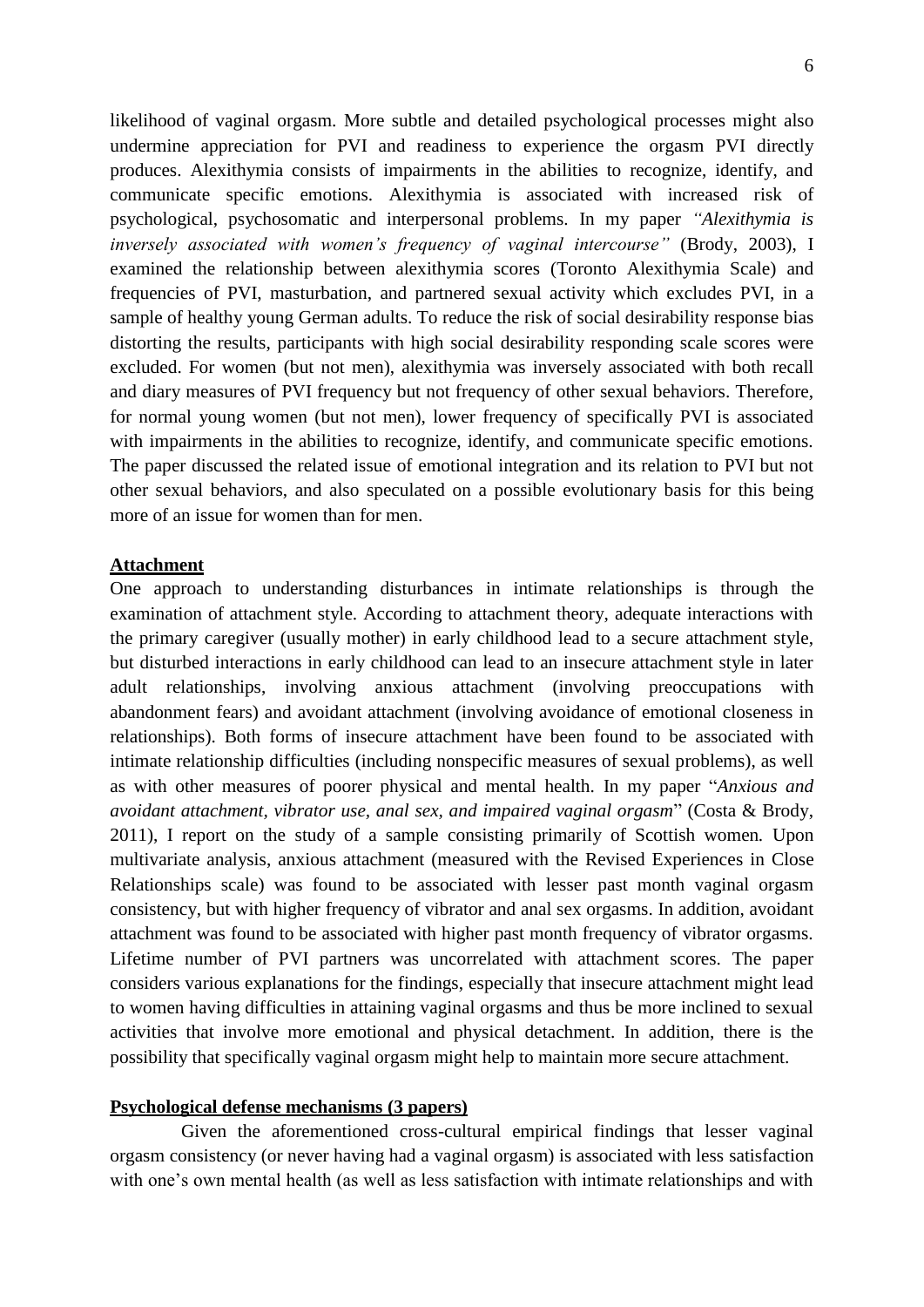sexual life), with multiple aspects of poorer relationship satisfaction, with poorer mental focus on vaginal sensations during PVI, and with more anxious attachment, an important question is whether poorer psychological functioning is characteristic of women who have lesser vaginal orgasm consistency, even if they have clitorally-induced orgasm. Such a finding would be probably the first empirical test of one aspect of the Freudian theory [\(Freud, 1953\)](#page-15-4) that with maturity, females transfer importance and sensitivity from the clitoris to the vagina. One earlier Czechoslovak study found that women diagnosed with neurotic disorders were

less likely to have orgasms produced by PVI (compared to women without neurotic disorders), but they did not differ in their ability to have orgasms from direct clitoral stimulation [\(Kratochvil, 1993\)](#page-15-5). However, a general population study linking measures of psychological maturity to ability to have vaginal orgasm (as opposed to only clitoral orgasm) had been lacking. In my paper *"Vaginal orgasm is associated with less use of immature psychological defense mechanisms"* [\(Brody & Costa, 2008\)](#page-13-3), I report on the association between Portuguese women's past month frequency of different sexual behaviors and corresponding orgasm rates, and their scores on the Defense Style Questionnaire (DSQ-40), a validated measure of various immature, neurotic, and mature defense mechanisms. The immature defense mechanisms are termed such because they are both associated with various forms of psychopathology, as well as some of them being normal for some small children [\(Bond, 2004\)](#page-13-4). My study found that vaginal orgasm was associated with less overall use of immature defense mechanisms, as well as with less use of the component immature defenses of somatization, dissociation, displacement, autistic fantasy, devaluation, and isolation of affect. Orgasm induced by direct clitoral stimulation (including clitoral masturbation during PVI) was not associated with less use of immature defenses, but was associated with more use of some immature defenses. In addition, multivariate analysis revealed that more frequent masturbation and less vaginal orgasm consistency made independent statistical contributions to the prediction of immature defenses scores. Women who had not had vaginal orgasm had immature defense mechanism scores comparable to those of women with diagnoses of depression, social anxiety disorder, panic disorder, and obsessive-compulsive disorder (reported in other studies). I also found that the observed associations were not confounded by either social desirability responding or self-reported relationship quality.

I conducted a replication (with data collected by other researchers working with me) and extension of the defenses study, entitled: "*Greater tactile sensitivity and less use of immature psychological defense mechanisms predict women's penile-vaginal intercourse orgasm*" [\(Brody, Houde, & Hess, 2010\)](#page-14-4). In this study, French-Canadian women university students completed the Defense Style Questionnaire and a short form of the Marlowe-Crowne social desirability scale, and provided details of their past month (and ever) frequencies of engaging in, and having an orgasm from, PVI, masturbation, and specific noncoital partnered sexual behaviors. They also had their finger sensitivity (a noninvasive proxy for general tactile sensitivity) measured with von Frey type microfilaments. In multivariate analyses, PVI orgasm in the past month was associated with greater tactile sensitivity (odds ratio  $= 4.0$  for each filament point) as well as lower immature defense mechanisms scores (odds ratio = 5.1 for each scale point). Ever having a PVI orgasm was associated only with lower immature defense mechanisms scores and lower social desirability responding score. Clitorally induced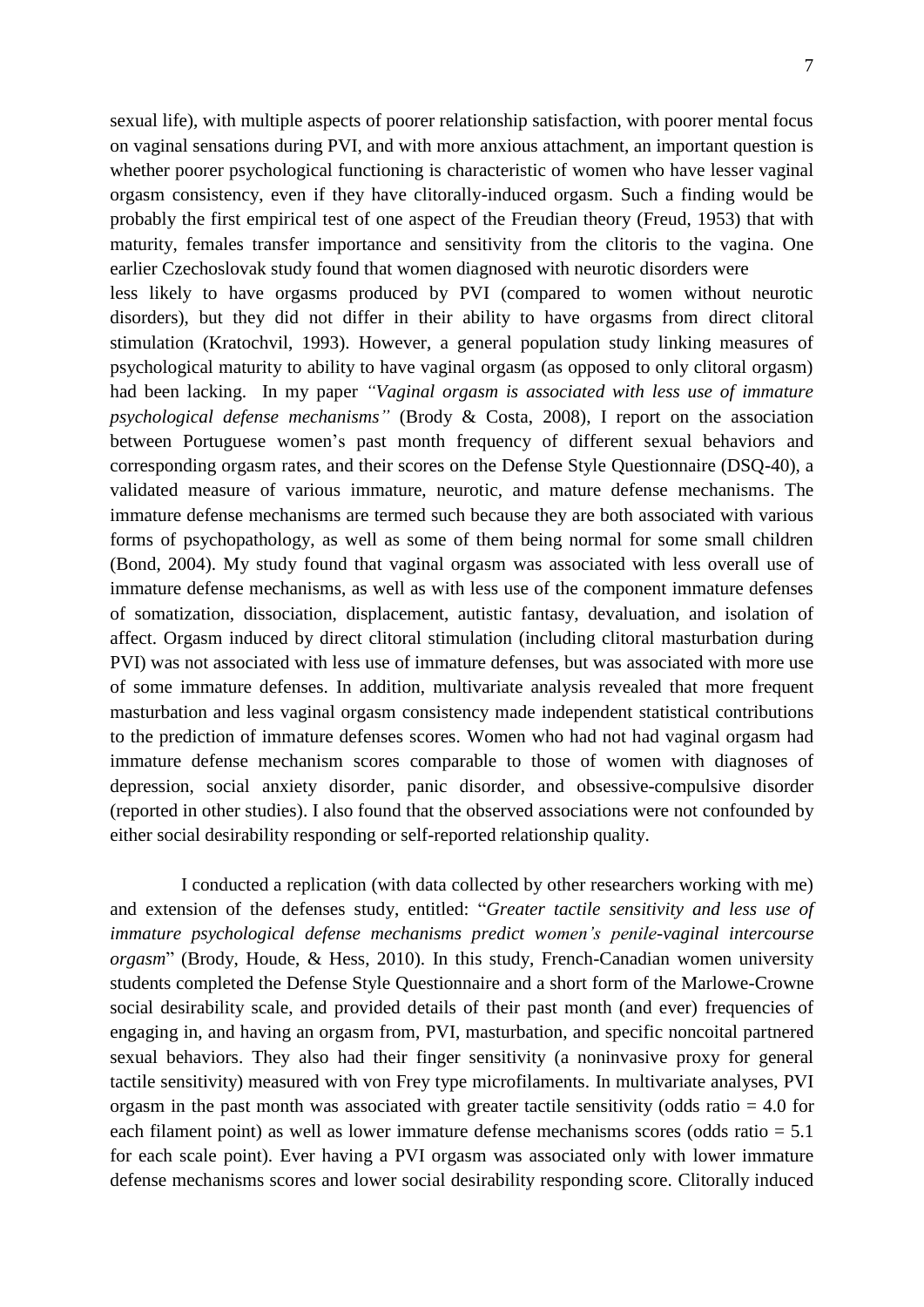orgasm was not associated with either tactile sensitivity or immature defense mechanisms. Greater tactile sensitivity was also associated with greater past month PVI frequency (inclusion of PVI frequency in a logistic regression model displaced tactile sensitivity from the significant predictors). Lower immature defense mechanisms scores were associated with greater past month PVI and PVI orgasm frequencies. Thus, both lesser physical sensitivity (and the various factors that can determine poorer sensitivity) and the use of immature psychological defense mechanisms might decrease the likelihood of women's orgasm from specifically PVI, but not from other sexual activities. These results largely replicate and extend the previous findings, in a sample from another culture.

In a second replication and extension of the defenses findings, entitled "*Immature psychological defense mechanisms are associated with lesser vaginal orgasm consistency and greater alcohol consumption before sex*" [\(Costa & Brody, 2010\)](#page-14-5), I reported on the associations (in a predominantly Scottish sample) between frequency of various sexual activities (and corresponding orgasms), Defense Style Questionnaire scores, and degree of alcohol consumption before sex (ACBS). Both higher levels of ACBS and higher immature defenses scores were associated with lesser vaginal orgasm consistency, but they were uncorrelated or directly correlated with frequency of other sexual behaviors (including clitoral masturbation during PVI). Immature defenses scores were also associated with more ACBS, and a further analysis revealed that immature defenses scores explained the associations between ACBS and both lack of vaginal orgasm and greater frequency of other sexual behaviors. Thus, in addition to yet another general replication of the association between lack of vaginal orgasm and more use of immature defenses (in yet another country), it was found that ACBS might impair vaginal orgasm or increase the likelihood of choosing other sexual activities, but this effect might be largely contingent on immature defenses (rather than on alcohol *per se*).

## **II. Psychophysiological measures**

#### **Concordance of genital and subjective sexual arousal**

Several psychophysiological studies have reported poor concordance between women's genital (vaginal pulse amplitude) and subjective sexual arousal responses to erotica. This contrasts with the generally good concordance observed between genital and subjective arousal in men (men have the additional visual cue of erection, in addition to the other more subtle processes underlying genital-subjective concordance in both sexes). However, the studies of women had not examined key specific aspects of the research participants' real-life sexual responses. Given the aforementioned psychological findings, I hypothesized that the concordance between women's genital and subjective arousal would be very good for women with greater orgasmic consistency from PVI, but not for women with poor PVI orgasmic consistency, regardless of their orgasmic consistency from masturbation or noncoital partnered sexual activities. In my paper *"Intercourse orgasm consistency, concordance of women's genital and subjective sexual arousal, and erotic stimulus presentation sequence"*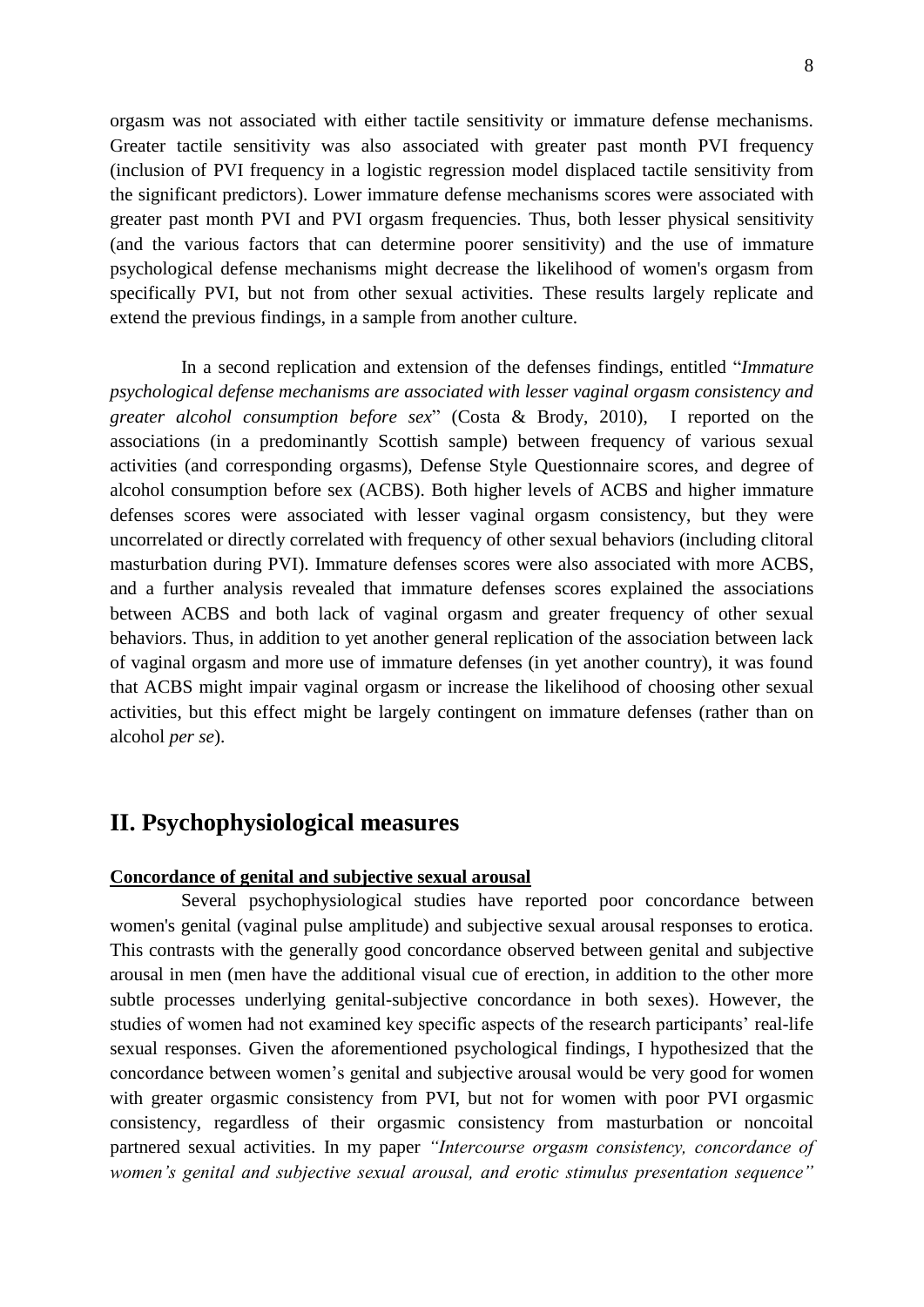[\(Brody, 2007a\)](#page-13-5), I replicated my findings obtained with a sample of post-menopausal Dutch women [\(Brody, Laan, & van Lunsen, 2003\)](#page-14-6), as I confirmed my specific hypotheses in a sample of young Dutch women. The present study also replicated the previous study's finding that PVI orgasmic consistency was uncorrelated with masturbation orgasmic consistency. My psychophysiological genital-subjective arousal concordance studies indicate that women with good PVI orgasmic consistency (but not women with only good orgasmic consistency from other sources) have a better integration of vaginal and subjective sexual arousal. These psychophysiological results can be seen as consistent with the aforementioned findings that women who are more vaginally orgasmic have better mental focus on vaginal sensations during PVI, and also make less use of immature defenses (including maladaptive processes that decrease awareness of sensation and emotion).

#### **Heart rate variability (2 papers)**

In my paper *"Vaginal intercourse frequency and heart rate variability"* [\(Brody & Preut,](#page-14-7)  [2003\)](#page-14-7), I examined the relationship between frequency of PVI (both recalled and diary recorded measures) and both resting heart rate variability (HRV; an index of cardiac autonomic control and parasympathetic tone associated with better cardiovascular health outcomes and with emotion regulation) and resting diastolic blood pressure in 120 healthy German adults. Participants with high social desirability responding scores were excluded from analyses. Replicating my findings in a previous smaller study of German adults [\(Brody,](#page-14-8)  [Veit, & Rau, 2000\)](#page-14-8), greater HRV was found to be associated with greater frequency of PVI (but not of masturbation or noncoital partnered sexual activity) and with greater rated importance of PVI. There were no sex differences in the HRV-PVI frequency relationship, and the relationship was not explained by examining measures of Extraversion, Neuroticism, Depression, Trait Anxiety, or partnership satisfaction in analyses. However, the previously obtained inverse association of PVI frequency with DBP was not replicated.

In my more recent study *"Greater resting heart rate variability is associated with orgasms through penile-vaginal intercourse, but not with orgasms from other sources"*[\(Costa](#page-14-9)  [& Brody, 2012\)](#page-14-9), I examined the hypotheses that greater frequency of orgasms from PVI (for women, without additional simultaneous clitoral stimulation; thus, vaginal orgasm) are associated with greater resting HRV. A differential hypothesis was that HRV measures would be unrelated to orgasmic frequency from noncoital sexual activities. Men and women (N =143) had their heart rate measured for 5 minutes at rest, and reported their frequencies of specific sexual behaviors and corresponding orgasms in a recent representative month. Controlling for social desirability responding scores, I found that for men, greater resting HRV was associated with greater PVI orgasm frequency. Similarly, for women, greater resting HRV was associated with any vaginal orgasm in the month. These findings persisted after further statistical control for cohabitation with a sexual partner. Another finding was that lifetime number of PVI partners was unrelated to resting HRV. The findings were discussed in the contexts of both 1) orgasms through specifically PVI enhancing HRV (and perhaps its many favorable health correlates), 2) greater parasympathetic tone favoring the capacity to engage in specifically PVI, and in the case of women, to reach vaginal orgasm, and 3) the possibility of healthier people having greater resting HRV and also more frequent orgasms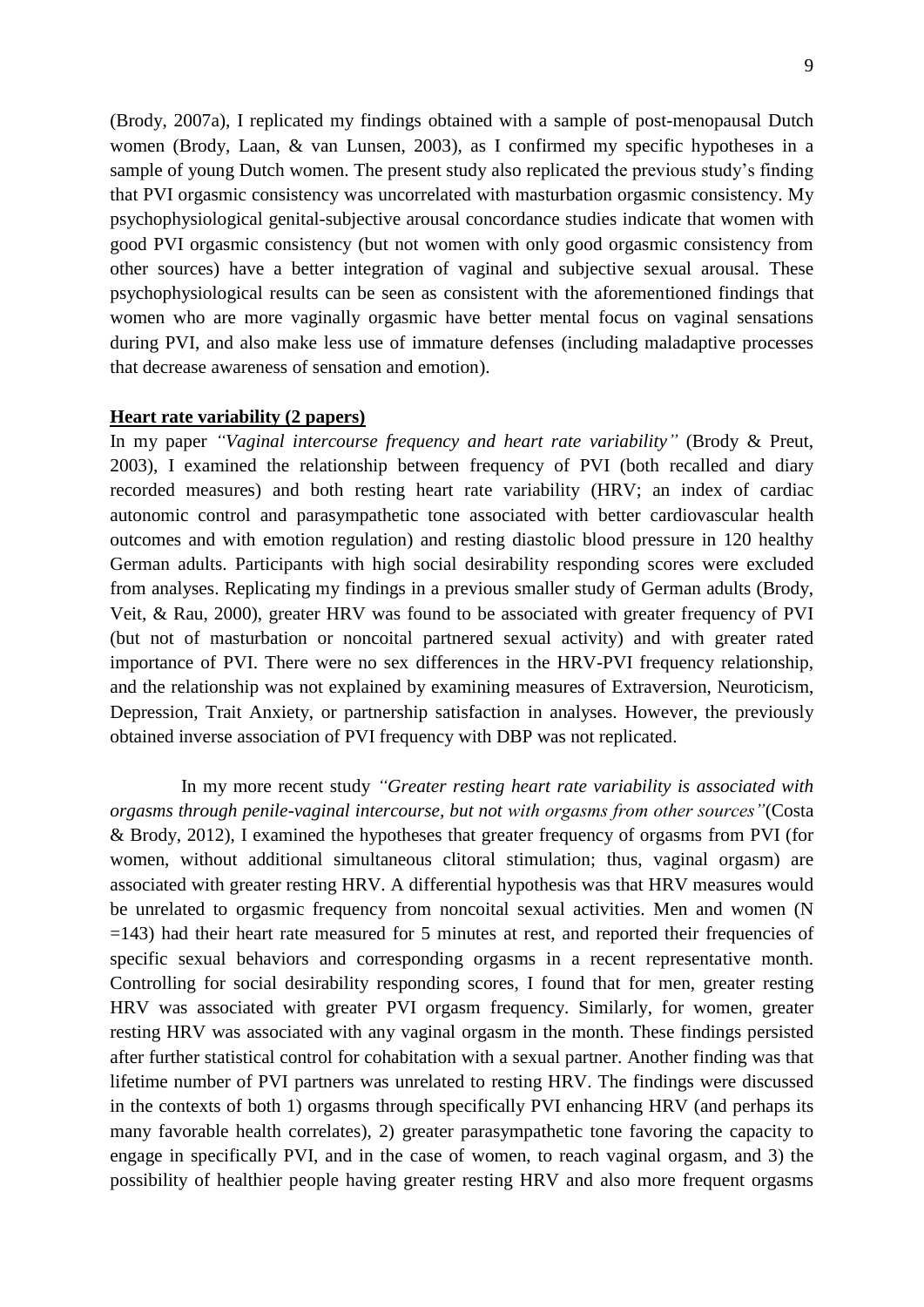through specifically PVI. As noted, resting HRV is also an index of emotion regulation [\(Appelhans & Luecken, 2006;](#page-13-6) [Thayer & Lane, 2007\)](#page-15-6), and thus the HRV results are consistent with the aforementioned psychological findings of greater PVI frequency and greater vaginal orgasm consistency being associated with better psychological functioning.

#### **Blood pressure reactivity to stress**

Consistent with the hypothesis that specifically greater PVI frequency is associated with indices of better health, I examined the association between healthy young German adults' diary recorded past two-week sexual behavior frequencies and the magnitude of their blood pressure increases (reactivity) and subsequent recovery following a validated laboratory stressor (Trier Social Stress Test) in my paper *"Blood pressure reactivity to stress is better for people who recently had penile-vaginal intercourse than for people who had other or no sexual activity"* [\(Brody, 2006\)](#page-13-7). Participants who reported any PVI (but no other sexual activities) in the two-week period before the stressor had better stress response (less reactivity, and in some analyses faster recovery) than persons reporting other or no sexual behaviors. Persons who only masturbated or only had partnered sex without PVI had 14 mmHg more systolic BP reactivity than those who had PVI but not the other behaviors, which was an effect of great magnitude compared to other correlates obtained in healthy samples (in the sizable blood pressure reactivity literature at the time). Many nonsexual candidate variables were examined but failed to confound the observed relationships. These findings are not only consistent with the pattern of specifically PVI being associated with indices of better health (and perhaps some other sexual behaviors being associated with indices of poorer health), but they are also consistent with a role of the Vagus nerve (the major determinant of HRV, a variable in the studies noted above) in both limiting cardiovascular stress responses and being related to aspects of sexual function, emotion regulation, and relatedness.

#### **Brain imaging (fMRI) of clitoris, vagina and cervix**

A common assertion in sexology has been that if vaginal eroticism (including vaginal orgasm) exists, then it must be attributable to indirect stimulation of the clitoris. In addition to the different psychological and psychophysiological correlates of PVI (and vaginal orgasm) when compared to clitorally-based activities already noted, there is the ultimate issue of whether stimulation of different genital regions activates different parts of a woman's brain. In our paper *"Women's clitoris, vagina and cervix mapped on the sensory cortex: fMRI evidence"* [\(Komisaruk et al., 2011\)](#page-15-7), my colleagues and I used functional magnetic resonance imaging (fMRI) to determine the brain's somatosensory cortex projections of clitoris, vagina, uterine cervix, and nipple self-stimulation. Consistent with my previous differential psychological and psychophysiological findings, stimulation of the clitoris, lower vagina, and cervix activated differentiable sensory cortical regions, all clustered in the medial cortex (medial paracentral lobule), in addition to a region activated by all genital regions. An additional finding was that nipple stimulation activated both a thoracic region and part of the genital sensory cortex, consistent with erotic aspects of nipple stimulation. In developing the classic somatosensory homunculus, Penfield examined men only, so our brain mapping added several important points. The differentiable vaginal, clitoral, and cervical regions of activation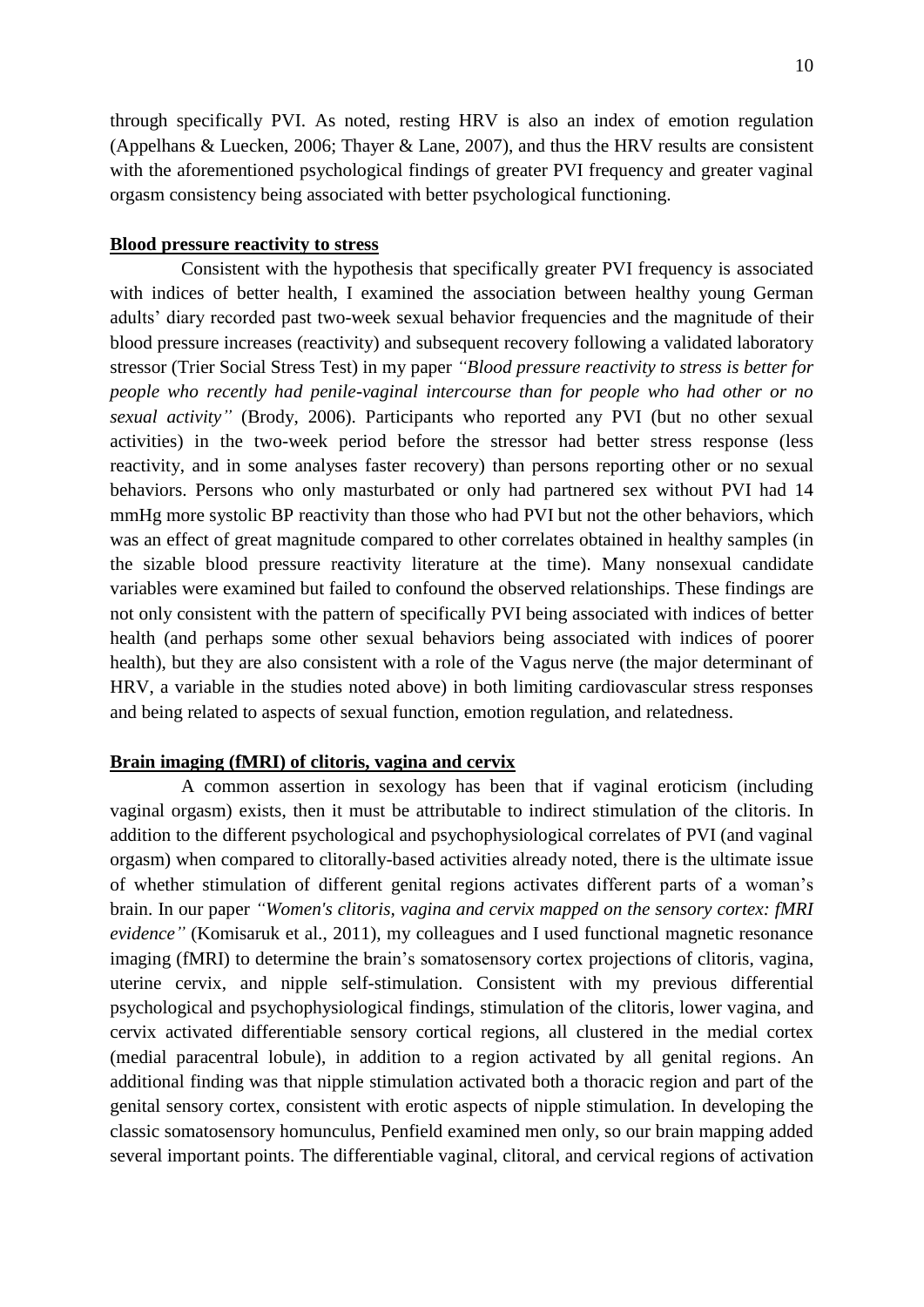are consistent with innervation by different afferent nerves, and with different behavioral correlates noted above.

#### **Anatomical indicator of prenatal influence**

In addition to the likely experiential influences on experiencing vaginal orgasm implied by the historical educational and current emotional functioning findings noted above, there might be prenatal factors as well. Although two twin studies reported significant heritabilities of women's coital orgasm consistency, they did not provide any manifest markers [\(Dawood, Kirk, Bailey, Andrews, & Martin, 2005;](#page-15-8) [Dunn, Cherkas, & Spector, 2005\)](#page-15-9). A clinical observation of mine inspired my empirical study of the association between a more prominent tubercle of the upper lip (determined primarily by prenatal factors, and likely related to more complete prenatal development of the forebrain) and greater likelihood of experiencing vaginal orgasm. In my paper *"Vaginal orgasm is more prevalent among women with a prominent tubercle of the upper lip"* [\(Brody & Costa, 2011\)](#page-14-10), I report on findings from a predominantly Scottish sample of 258 women. Online, they reported their frequencies of various sexual activities and corresponding orgasms, age, and the prominence of the tubercle of their upper lip. Social desirability response bias was also assessed. In multivariate analysis, it was revealed that a prominent and sharply raised lip tubercle was associated with a much greater odds ratio of ever having a vaginal orgasm, compared to women with less prominent, flat, or concave lip tubercle area categories. Lip tubercle was not associated with social desirability scores, or with orgasms triggered by clitoral masturbation during PVI, solitary or partner clitoral or vaginal masturbation, vibrator use, or cunnilingus.

#### **Nutritional and metabolic aspects (2 papers)**

In my paper *"Slimness is associated with greater intercourse and lesser masturbation frequency"* [\(Brody, 2004\)](#page-13-8), I report on the relationship between frequencies (recalled and diary recorded) of PVI, noncoital partnered sexual activities, and masturbation to measured waist and hip circumference in 120 healthy German adults aged 19-38 years. I found that slimmer waist (in men and in the sexes combined) and slimmer hips (in men and women) were both associated with greater PVI frequency. Slimmer waist and hips were also associated with greater rated importance of intercourse for men. Noncoital partnered sexual activity frequency had a less consistent association with slimness. Slimmer waist and hips were also found to be associated with lesser frequency of masturbation (in men and in the sexes combined). The associations were independent of the effects of cohabitation with a partner (so the effects are not simply due to slimmer people having potentially greater access to a partner). The results are discussed in the contexts of differences between different sexual behaviors with regard to attractiveness, emotional relatedness, sexual dysfunction, sociobiology, and psychopharmacological aspects of excess fat and carbohydrate consumption.

Other than the brain imaging study, the studies which I have discussed so far have been correlational (risk-factor epidemiologic). This is generally the case for human sexuality studies. However, I also conducted some experimental studies. Given the association between various indices of health and specifically PVI (and orgasmic response to PVI), one question is whether improving health status (in a nominally healthy young population) might improve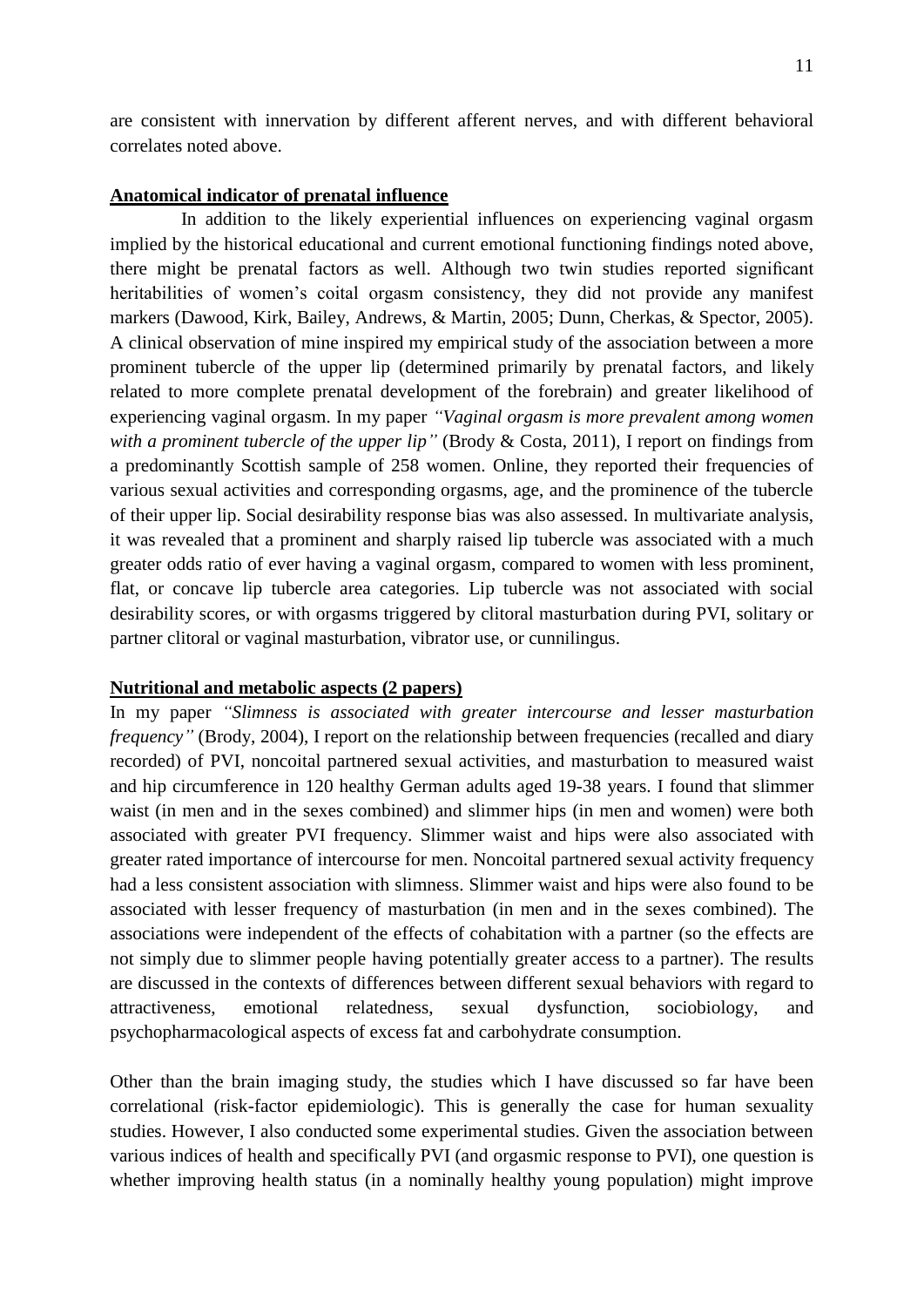specifically PVI frequency. In my paper *"High-dose ascorbic acid increases intercourse frequency and improves mood: A randomized controlled clinical trial"* [\(Brody, 2002\)](#page-13-9), I report on a double-blind placebo-controlled randomized clinical trial of 14 days of 3000 mg/day sustained-release ascorbic acid (AA; vitamin C) compared to placebo in healthy young adults. In addition to this essential nutrient likely being consumed in suboptimal doses by the general population, supplemental AA has been shown in animal studies to have a role in modulating central catecholaminergic activity and to decrease approach anxiety and to increase oxytocin release. These processes are relevant to sexual behavior and mood. In addition, I previously demonstrated that the AA dose used in this trial improves human responses to stress [\(Brody,](#page-14-11)  [Preut, Schommer, & Schurmeyer, 2002\)](#page-14-11). In the present study, participants with partners recorded frequencies of PVI, noncoital partnered sexual activities, and masturbation in daily diaries, and also completed the Beck Depression Inventory before and after the trial. The results indicated that relative to the placebo group, at the end of the trial the AA group reported greater frequency of PVI (but, as hypothesized, not of the other sexual behaviors). Exploratory subgroup analyses revealed that the effect was most prominent in subjects not cohabiting with their sexual partner, and in women. The AA but not placebo group also experienced a decrease in Beck Depression Inventory scores (which were already in the normal range at baseline). The differential benefit to noncohabitants suggests that there might be an analogy to the increased approach behavior noted in animal studies. Thus, improved nutritional status (and perhaps improved approach behavior, less stress, and greater oxytocin levels) led to an increase in specifically PVI (but not other sexual activities), the one sexual behavior consistently associated with better psychological and physical health.

#### **Neurohormonal response**

In my paper *"The post-orgasmic prolactin increase following intercourse is greater than following masturbation and suggests greater satiety"*[\(Brody & Kruger, 2006\)](#page-14-12), I report on further experimental research, this time involving examining the neurohormonal response of participants engaging in, and having an orgasm from PVI or masturbation in the laboratory (as compared to a control condition on another day). Previous research indicated that the neurohormone prolactin increases sharply following orgasm, and that this prolactin increase is involved in a feedback loop which decreases arousal by inhibitory central dopaminergic and perhaps peripheral processes. Thus, the magnitude of the post-orgasmic prolactin surge is a neurohormonal index of sexual satiety. The results of the current study indicate that for both sexes (adjusted for prolactin changes in the non-sexual control condition), the magnitude of prolactin increase following PVI is 400% greater than that following masturbation. The results are discussed as being an objective physiological indicator of PVI being more physiologically satisfying than masturbation. Given that prolactin has a key role in modulating central dopamine activity, the differential prolactin responses to PVI and to masturbation might account for some of the many psychological and psychophysiological differential correlates of PVI as compared to other sexual activities*.* 

#### **A review of differential health aspects**

In my paper *"The relative health benefits of different sexual activities"* [\(Brody, 2010\)](#page-13-10), I present a review of the associations of favorable physical and psychological health benefits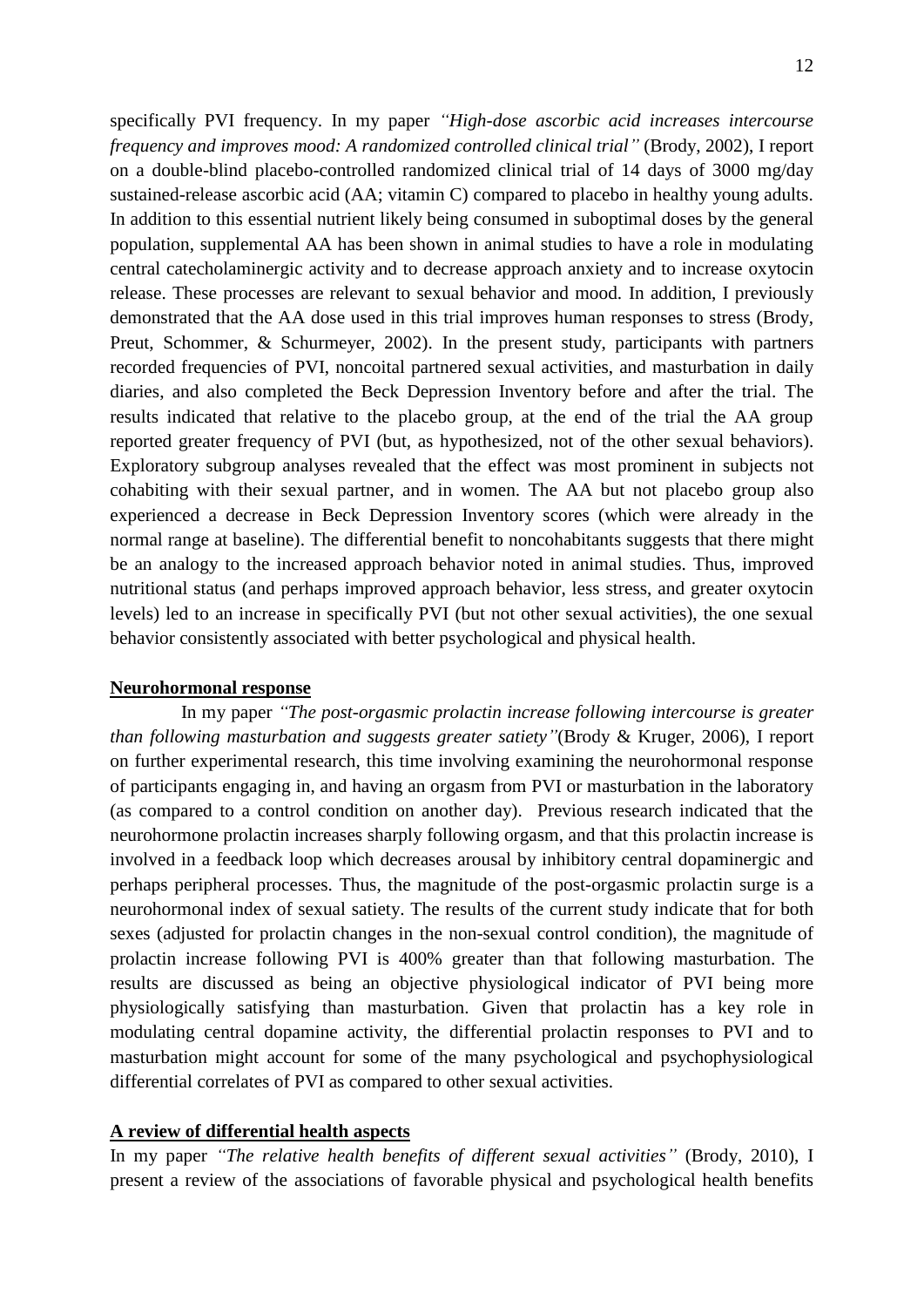associated with specific sexual activities. The topics include life expectancy (experimental studies in animals and correlational studies in humans), cardiovascular disease and function, cancers, semen biochemistry, muscle function, pre-eclampsia, immune function, and a range of psychological variables including satisfaction, relationship quality, depression and other psychiatric disorders. The results indicate that a broad range of better psychological and physiological health indices are associated specifically with PVI. In contrast, other sexual activities have weaker, no, or (in the cases of masturbation and anal intercourse) inverse associations with indices of psychological and physical health. Implications of the findings for evidence-based sex education and therapy are discussed, as are the consistency of the findings with evolutionary explanations that would favor the one potentially reproductive sexual behavior.

## **III. Summary**

The twenty papers of the thesis use a variety of methods to examine the issue of psychological and psychophysiological (including psychopharmacological and behavioral neurophysiological) differences between different sexual behaviors in humans. Given the subject, it is not surprising that most of the studies are correlational in nature. However, there are also a few experimental studies of mine that are included. Some of the studies involve a small or medium sized convenience sample, but a few of the survey studies make use of the "gold standard" of large nationally (Czech Republic and Sweden) representative samples. One of the papers is my review of the related issue of health differences between different sexual behaviors.

The main variables examined in the twenty papers under the heading of differences between sexual behaviors include: satisfaction (with one's sexual life, intimate relationships, mental health, and life in general); dimensions of intimate relationship quality; alexithymia (impairments in the abilities to recognize, identify, and communicate specific emotions); attachment styles; history of sex education received; mental attention to vaginal sensations; types of psychological defense mechanisms that are used; male partner characteristics (with regard to women's orgasmic response); alcohol use before sex; tactile sensitivity; psychophysiological concordance of genital and subjective sexual arousal; heart rate variability; blood pressure reactivity to stress; brain imaging (fMRI) of various female genital sites; an anatomical indicator of likely prenatal influences; nutritional and metabolic aspects; and neurohormonal responses.

Given the benefits of examining cross-cultural similarity of associations of specific sexual behaviors and responses, I have published studies based on participants from the Czech Republic, Sweden, United Kingdom, People's Republic of China, Netherlands, Germany, Switzerland, Canada, Portugal, and United States of America.

The results of these multi-method, multi-national, multi-level studies are quite consistent in demonstrating that one specific sexual behavior (and orgasmic response to that one specific sexual behavior) -- but not other sexual behaviors (nor their corresponding orgasmic responses) – is associated with better psychological and psychophysiological function for both sexes. That one sexual behavior is penile-vaginal intercourse (PVI), the one sexual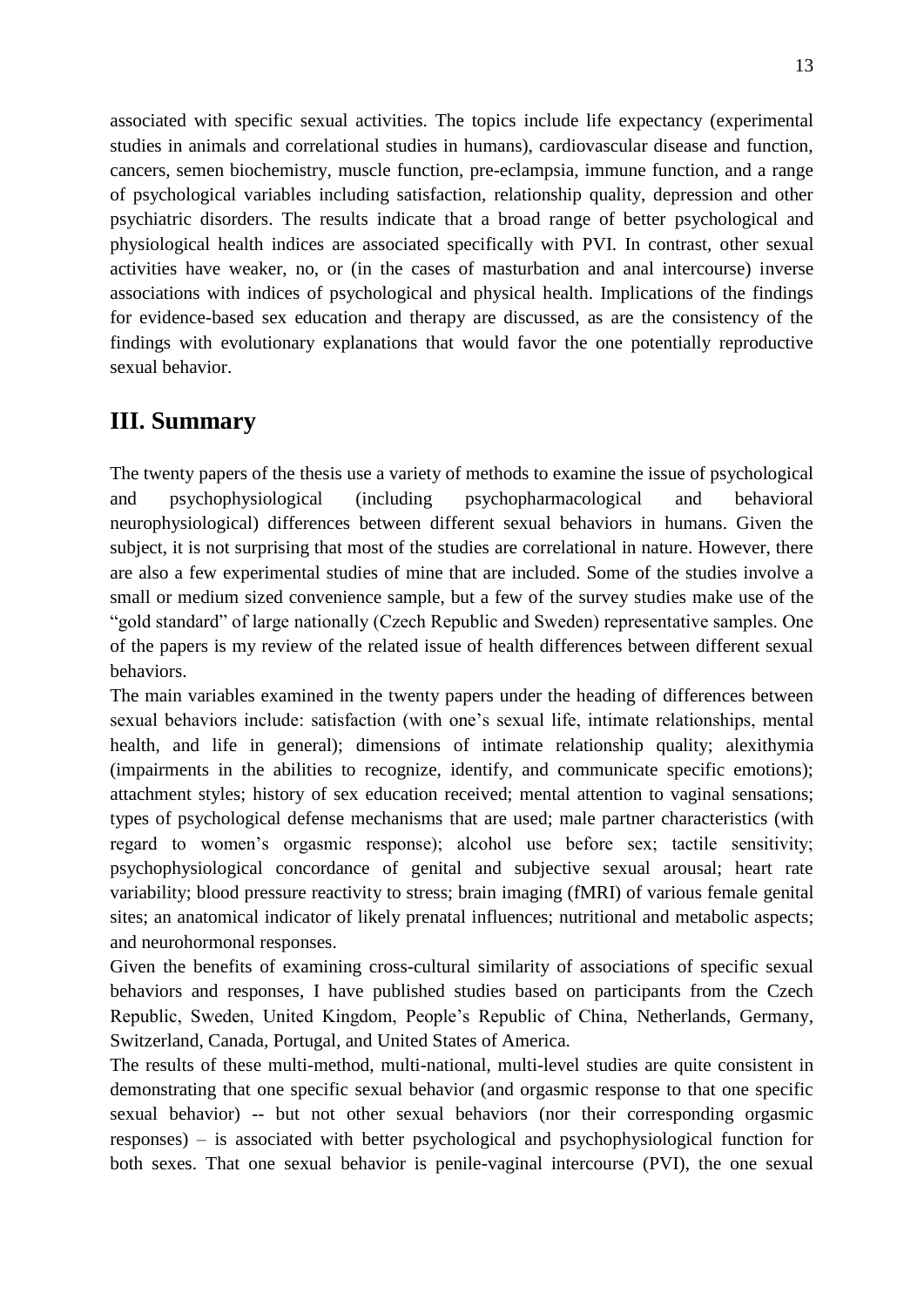behavior directly related to gene transmission. The results are consistent with, and help to expand, aspects of both evolutionary psychological and psychoanalytic theories. However, the results also stand on their own, at behavioral and psychophysiological levels.

Previous research on sexual psychology has more often than not failed to make adequate distinctions between specific sexual behaviors and orgasm triggers. My research has been original in making this crucial distinction, and in using a broad range of measures and research techniques. The findings provide a new evidence base that contradicts the assertions (e.g., by Kinsey and his followers, that all sexual outlets are roughly equivalent) that have guided many aspects of sexual psychology. The new evidence can inform not only sexology, clinical sex therapy and sex education, but also aspects of clinical and personality psychology, biological (including evolutionary) psychology, and a broader understanding of the different aspects of specific sexual behaviors and orgasmic responses to those specific sexual behaviors.

#### **References**

<span id="page-13-6"></span>Appelhans, B. M., & Luecken, L. J. (2006). Heart rate variability as an index of regulated emotional responding. *Review of General Psychology, 10*, 229-240.

<span id="page-13-4"></span>Bond, M. (2004). Empirical studies of defense style: relationships with psychopathology and change. *Harvard Review of Psychiatry, 12*, 263-278.

<span id="page-13-9"></span>Brody, S. (2002). High-dose ascorbic acid increases intercourse frequency and improves mood: a randomized controlled clinical trial. *Biological Psychiatry, 52*(4), 371-374. doi: 10.1016/S0006-3223(02)01329-X

<span id="page-13-2"></span>Brody, S. (2003). Alexithymia is inversely associated with women's frequency of vaginal intercourse. *Archives of Sexual Behavior, 32*(1), 73-77. doi: 10.1023/A:1021897530286

<span id="page-13-8"></span>Brody, S. (2004). Slimness is associated with greater intercourse and lesser masturbation frequency. *Journal of Sex & Marital Therapy, 30*(4), 251-261. doi: 10.1080/00926230490422368

<span id="page-13-7"></span>Brody, S. (2006). Blood pressure reactivity to stress is better for people who recently had penile-vaginal intercourse than for people who had other or no sexual activity. *Biological Psychology, 71*(2), 214-222. doi: 10.1016/j.biopsycho.2005.03.005

<span id="page-13-5"></span>Brody, S. (2007a). Intercourse orgasm consistency, concordance of women's genital and subjective sexual arousal, and erotic stimulus presentation sequence. *Journal of Sex & Marital Therapy, 33*(1), 31-39. doi: 10.1080/00926230600998458

<span id="page-13-1"></span>Brody, S. (2007b). Vaginal orgasm is associated with better psychological function. *Sexual and Relationship Therapy, 22*, 173-191. doi: 10.1080/14681990601059669

<span id="page-13-10"></span>Brody, S. (2010). The relative health benefits of different sexual activities. *Journal of Sexual Medicine, 7*(4 Pt 1), 1336-1361. doi: 10.1111/j.1743-6109.2009.01677.x

<span id="page-13-3"></span>Brody, S., & Costa, R. M. (2008). Vaginal orgasm is associated with less use of immature psychological defense mechanisms. *Journal of Sexual Medicine, 5*(5), 1167-1176. doi: 10.1111/j.1743-6109.2008.00786.x

<span id="page-13-0"></span>Brody, S., & Costa, R. M. (2009). Satisfaction (sexual, life, relationship, and mental health) is associated directly with penile-vaginal intercourse, but inversely with other sexual behavior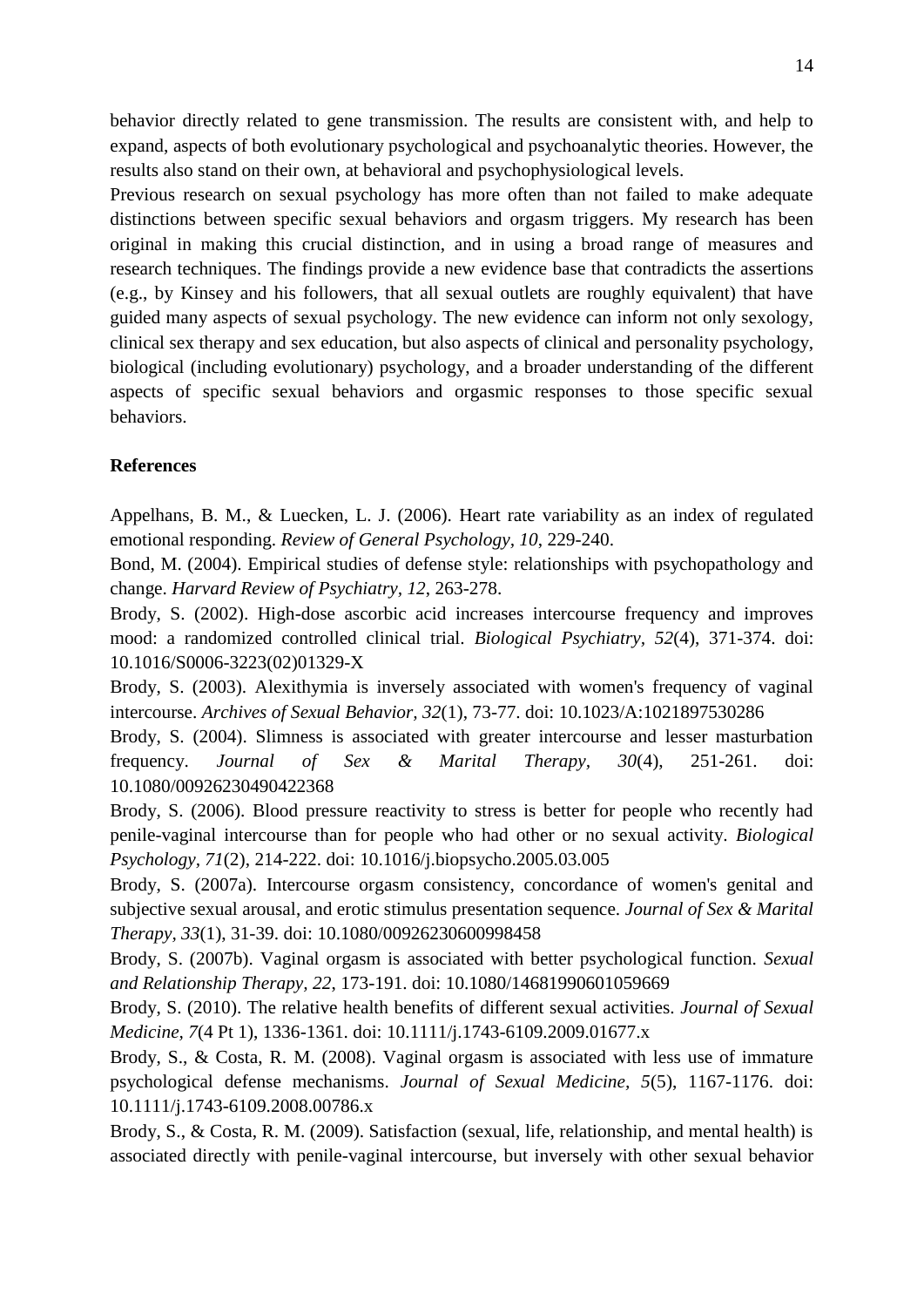frequencies. *Journal of Sexual Medicine, 6*(7), 1947-1954. doi: 10.1111/j.1743- 6109.2009.01303.x

<span id="page-14-10"></span>Brody, S., & Costa, R. M. (2011). Vaginal orgasm is more prevalent among women with a prominent tubercle of the upper lip. *Journal of Sexual Medicine, 8*(10), 2793-2799. doi: 10.1111/j.1743-6109.2011.02331.x

<span id="page-14-4"></span>Brody, S., Houde, S., & Hess, U. (2010). Greater tactile sensitivity and less use of immature psychological defense mechanisms predict women's penile-vaginal intercourse orgasm. *Journal of Sexual Medicine, 7*(9), 3057-3065. doi: 10.1111/j.1743-6109.2010.01917.x

<span id="page-14-12"></span>Brody, S., & Kruger, T. H. (2006). The post-orgasmic prolactin increase following intercourse is greater than following masturbation and suggests greater satiety. *Biological Psychology, 71*(3), 312-315. doi: 10.1016/j.biopsycho.2005.06.008

<span id="page-14-6"></span>Brody, S., Laan, E., & van Lunsen, R. H. (2003). Concordance between women's physiological and subjective sexual arousal is associated with consistency of orgasm during intercourse but not other sexual behavior. *Journal of Sex & Marital Therapy, 29*(1), 15-23. doi: 10.1080/713847101

<span id="page-14-7"></span>Brody, S., & Preut, R. (2003). Vaginal intercourse frequency and heart rate variability. *Journal of Sex & Marital Therapy, 29*(5), 371-380. doi: 10.1080/00926230390224747

<span id="page-14-11"></span>Brody, S., Preut, R., Schommer, K., & Schurmeyer, T. H. (2002). A randomized controlled trial of high dose ascorbic acid for reduction of blood pressure, cortisol, and subjective responses to psychological stress. *Psychopharmacology, 159*(3), 319-324. doi: 10.1007/s00213-001-0929-6

<span id="page-14-8"></span>Brody, S., Veit, R., & Rau, H. (2000). A preliminary report relating frequency of vaginal intercourse to heart rate variability, Valsalva ratio, blood pressure, and cohabitation status. *Biological Psychology, 52*(3), 251-257. doi: 10.1016/S0301-0511(99)00048-4

<span id="page-14-2"></span>Brody, S., & Weiss, P. (2010). Vaginal orgasm is associated with vaginal (not clitoral) sex education, focusing mental attention on vaginal sensations, intercourse duration, and a preference for a longer penis. *Journal of Sexual Medicine, 7*(8), 2774-2781. doi: 10.1111/j.1743-6109.2009.01469.x

<span id="page-14-0"></span>Brody, S., & Weiss, P. (2011). Simultaneous penile-vaginal intercourse orgasm is associated with satisfaction (sexual, life, partnership, and mental health). *Journal of Sexual Medicine, 8*(3), 734-741. doi: 10.1111/j.1743-6109.2010.02149.x

<span id="page-14-1"></span>Costa, R. M., & Brody, S. (2007). Women's relationship quality is associated with specifically penile-vaginal intercourse orgasm and frequency. *Journal of Sex & Marital Therapy, 33*(4), 319-327. doi: 10.1080/00926230701385548

<span id="page-14-5"></span>Costa, R. M., & Brody, S. (2010). Immature defense mechanisms are associated with lesser vaginal orgasm consistency and greater alcohol consumption before sex. *Journal of Sexual Medicine, 7*(2 Pt 1), 775-786. doi: 10.1111/j.1743-6109.2009.01559.x

<span id="page-14-3"></span>Costa, R. M., & Brody, S. (2011). Anxious and avoidant attachment, vibrator use, anal sex, and impaired vaginal orgasm. *Journal of Sexual Medicine, 8*(9), 2493-2500. doi: 10.1111/j.1743-6109.2011.02332.x

<span id="page-14-9"></span>Costa, R. M., & Brody, S. (2012). Greater resting heart rate variability is associated with orgasms through penile-vaginal intercourse, but not with orgasms from other sources. *Journal of Sexual Medicine, 9*(1), 188-197. doi: 10.1111/j.1743-6109.2011.02541.x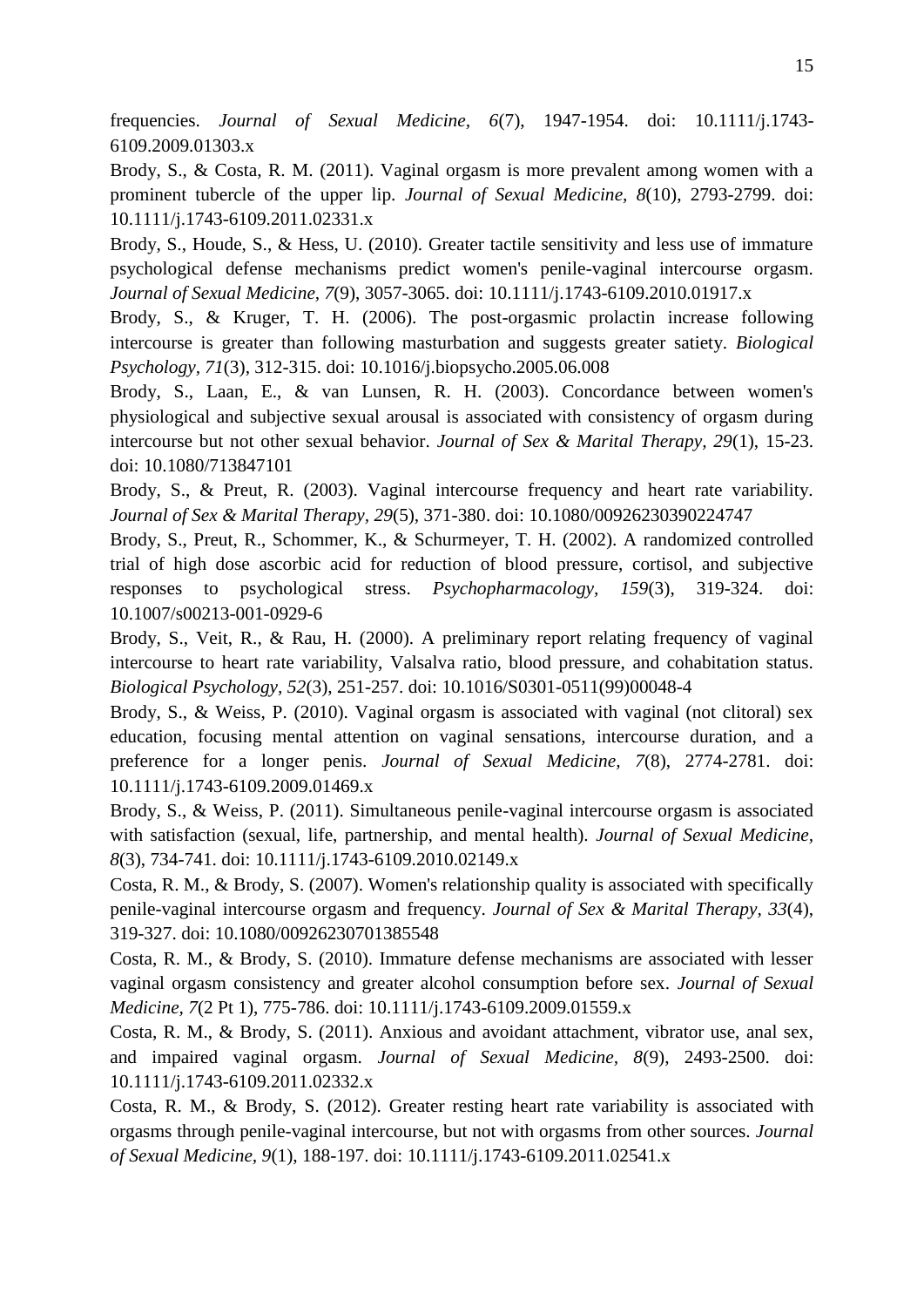<span id="page-15-3"></span>Costa, R. M., Miller, G. F., & Brody, S. (2012). Women who prefer longer penises are more likely to have vaginal orgasms (but not clitoral orgasms): implications for an evolutionary theory of vaginal orgasm. *Journal of Sexual Medicine, in press*. doi: 10.1111/j.1743- 6109.2012.02917.x

<span id="page-15-8"></span>Dawood, K., Kirk, K. M., Bailey, J. M., Andrews, P. W., & Martin, N. G. (2005). Genetic and environmental influences on the frequency of orgasm in women. *Twin Research and Human Genetics, 8*(1), 27-33. doi: 10.1375/1832427053435427

<span id="page-15-9"></span>Dunn, K. M., Cherkas, L. F., & Spector, T. D. (2005). Genetic influences on variation in female orgasmic function: a twin study. *Biology Letters, 1*(3), 260-263. doi: 10.1098/rsbl.2005.0308

<span id="page-15-4"></span>Freud, S. (1953). *New introductory lectures on psychoanalysis*. London: Hogarth.

<span id="page-15-7"></span>Komisaruk, B. R., Wise, N., Frangos, E., Liu, W. C., Allen, K., & Brody, S. (2011). Women's clitoris, vagina, and cervix mapped on the sensory cortex: fMRI evidence. *Journal of Sexual Medicine, 8*(10), 2822-2830. doi: 10.1111/j.1743-6109.2011.02388.x

<span id="page-15-5"></span>Kratochvil, S. (1993). Sexualni stimulace a zensky orgasmus [Sexual stimulation and the female orgasm]. *Ceskoslovenska psychiatrie, 89*(4), 191-199.

<span id="page-15-0"></span>Tao, P., & Brody, S. (2011). Sexual behavior predictors of satisfaction in a Chinese sample. *Journal of Sexual Medicine, 8*(2), 455-460. doi: 10.1111/j.1743-6109.2010.02129.x

<span id="page-15-1"></span>Tao, P., Guoying, D., & Brody, S. (2009). Preliminary study of a Chinese language short form of the Marlowe-Crowne Social Desirability Scale. *Psychological Reports, 105*(3 Pt 2), 1039- 1046. doi: 10.2466/pr0.105.3F.1039-1046

<span id="page-15-6"></span>Thayer, J. F., & Lane, R. D. (2007). The role of vagal function in the risk for cardiovascular disease and mortality. *Biological Psychology, 74*(2), 224-242. doi: 10.1016/j.biopsycho.2005.11.013

<span id="page-15-2"></span>Weiss, P., & Brody, S. (2009). Women's partnered orgasm consistency is associated with greater duration of penile-vaginal intercourse but not of foreplay. *Journal of Sexual Medicine, 6*(1), 135-141. doi: 10.1111/j.1743-6109.2008.01041.x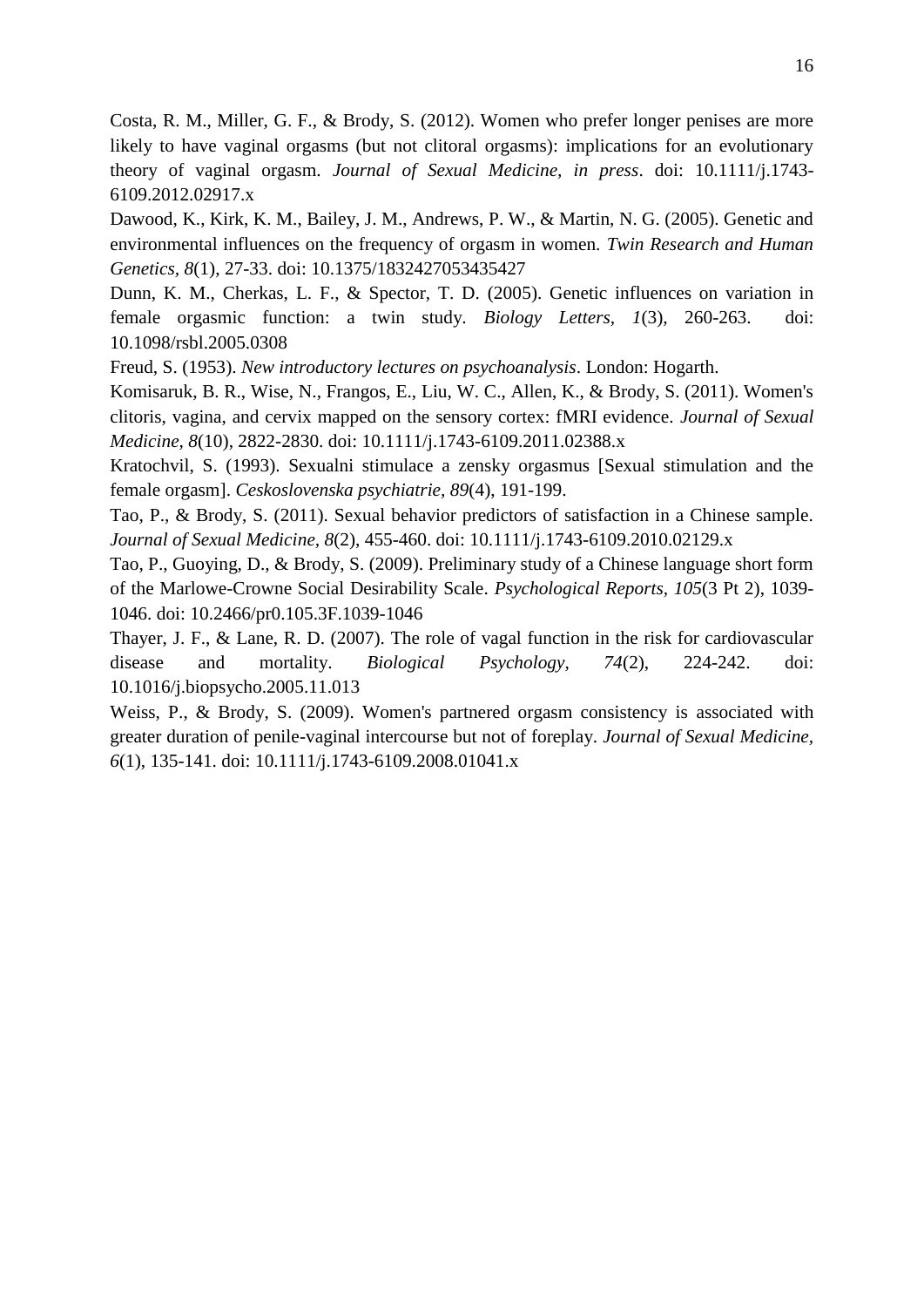Appendix 1: The 20 publications (with citation details and specification of the candidate´s own scientific contribution and share if scientific results mentioned in the submitted thesis were obtained with co-authors), in reverse chronological sequence

Costa, R.M., & Brody, S. (2012). Greater resting heart rate variability is associated with orgasms through penile-vaginal intercourse, but not with orgasms from other sources. Journal of Sexual Medicine, 9, 188-197.

2011 ISI JOURNAL IMPACT FACTOR: 3.55

WEB OF KNOWLEDGE (ISI) CITATIONS (EXCLUDING SELF-CITATIONS): 0 SCOPUS CITATIONS (EXCLUDING SELF-CITATIONS): 0

Candidate's own scientific contribution and share: I generated the hypotheses and designed the study. I supervised the co-author's (my then PhD student) data collection, and we jointly analyzed the data. I wrote the draft, and we co-authored the final version. Estimate of my share of scientific work: 65%

Brody, S., & Costa, R.M. (2011). Vaginal orgasm is more prevalent among women with a prominent tubercle of the upper lip. Journal of Sexual Medicine, 8, 2793-2799.

2011 ISI JOURNAL IMPACT FACTOR: 3.55

WEB OF KNOWLEDGE (ISI) CITATIONS (EXCLUDING SELF-CITATIONS): 0 SCOPUS CITATIONS (EXCLUDING SELF-CITATIONS): 0

Candidate's own scientific contribution and share: I generated the hypotheses and designed the study. My co-author (my then PhD student) assisted in data collection, and we jointly analyzed the data. I wrote the draft, and we co-authored the final version. Estimate of my share of scientific work: 85%

Costa, R.M., & Brody, S. (2011). Anxious and avoidant attachment, vibrator use, anal sex, and impaired vaginal orgasm. Journal of Sexual Medicine, 8, 2493-2500.

2011 ISI JOURNAL IMPACT FACTOR: 3.55

WEB OF KNOWLEDGE (ISI) CITATIONS (EXCLUDING SELF-CITATIONS): 0 SCOPUS CITATIONS (EXCLUDING SELF-CITATIONS): 1

Candidate's own scientific contribution and share: I generated the hypotheses and designed the study. I supervised the co-author's (my then PhD student) data collection, and we jointly analyzed the data. I wrote the draft, and we co-authored the final version. Estimate of my share of scientific work: 65%

Komisaruk, B.R., Wise, N., Frangos, E., Liu, W-C., Allen, K., & Brody, S. (2011). Women's clitoris, vagina and cervix mapped on the sensory cortex: fMRI evidence. Journal of Sexual Medicine, 8, 2822-2830.

2011 ISI JOURNAL IMPACT FACTOR: 3.55

WEB OF KNOWLEDGE (ISI) CITATIONS (EXCLUDING SELF-CITATIONS): 6

SCOPUS CITATIONS (EXCLUDING SELF-CITATIONS): 6

Candidate's own scientific contribution and share: I generated the primary hypothesis and contributed to the design of the study. I participated in data collection. I co-authored the final version. Estimate of my share of scientific work: 30%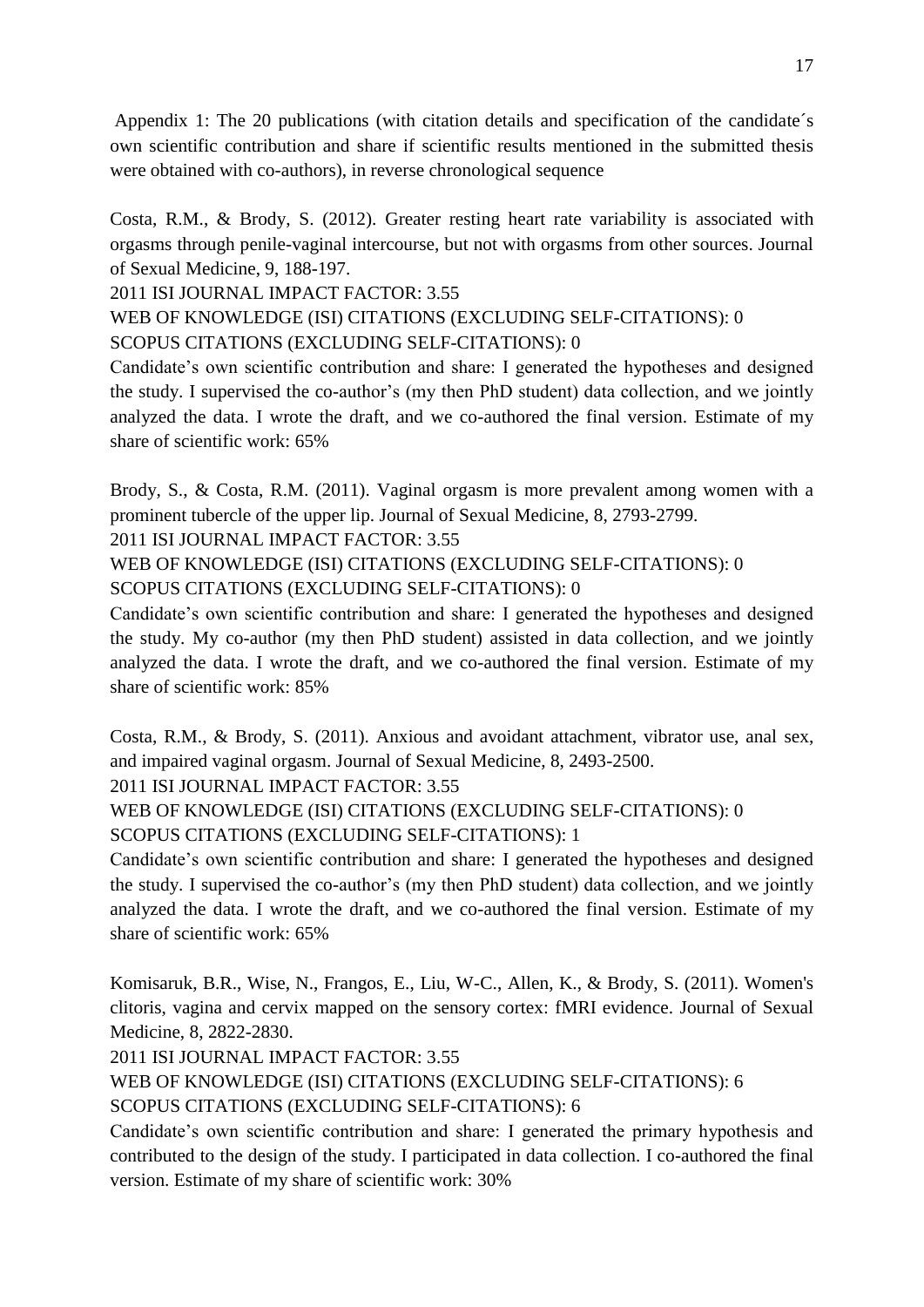Tao, P., & Brody, S. (2011). Sexual behavior predictors of satisfaction in a Chinese sample. Journal of Sexual Medicine, 8, 455-460.

2011 ISI JOURNAL IMPACT FACTOR: 3.55

WEB OF KNOWLEDGE (ISI) CITATIONS (EXCLUDING SELF-CITATIONS): 2 SCOPUS CITATIONS (EXCLUDING SELF-CITATIONS): 2

Candidate's own scientific contribution and share: I generated the hypotheses and designed the study. We jointly analyzed the data. I wrote the draft, and we co-authored the final version. Estimate of my share of scientific work: 60%

Brody, S. (2010). The relative health benefits of different sexual activities. Journal of Sexual Medicine, 7, 1336-1361.

2011 ISI JOURNAL IMPACT FACTOR: 3.55

WEB OF KNOWLEDGE (ISI) CITATIONS (EXCLUDING SELF-CITATIONS): 15 SCOPUS CITATIONS (EXCLUDING SELF-CITATIONS): 17

Candidate's own scientific contribution and share: Entirely my work.

Brody, S., Houde, S., & Hess, U. (2010). Greater tactile sensitivity and less use of immature psychological defense mechanisms predict women's penile-vaginal intercourse orgasm. Journal of Sexual Medicine, 7, 3057-3065.

2011 ISI JOURNAL IMPACT FACTOR: 3.55

WEB OF KNOWLEDGE (ISI) CITATIONS (EXCLUDING SELF-CITATIONS): 0

SCOPUS CITATIONS (EXCLUDING SELF-CITATIONS): 0

Candidate's own scientific contribution and share: I generated the hypotheses and designed the study. We jointly analyzed the data. I wrote the draft, and we co-authored the final version. Estimate of my share of scientific work: 60%

Brody, S., & Weiss, P. (2010). Vaginal orgasm is associated with vaginal (not clitoral) sex education, focusing mental attention on vaginal sensations, intercourse duration, and a preference for a longer penis. Journal of Sexual Medicine, 7, 2774-2781.

2011 ISI JOURNAL IMPACT FACTOR: 3.55

WEB OF KNOWLEDGE (ISI) CITATIONS (EXCLUDING SELF-CITATIONS): 3

SCOPUS CITATIONS (EXCLUDING SELF-CITATIONS): 4

Candidate's own scientific contribution and share: I generated the hypotheses and jointly designed the study. I analyzed the data. I wrote the draft, and we co-authored the final version. Estimate of my share of scientific work: 70%

Costa, R. M., & Brody, S. (2010). Immature psychological defense mechanisms are associated with lesser vaginal orgasm consistency and greater alcohol consumption before sex. Journal of Sexual Medicine, 7, 775-786.

2011 ISI JOURNAL IMPACT FACTOR: 3.55

WEB OF KNOWLEDGE (ISI) CITATIONS (EXCLUDING SELF-CITATIONS): 2 SCOPUS CITATIONS (EXCLUDING SELF-CITATIONS): 2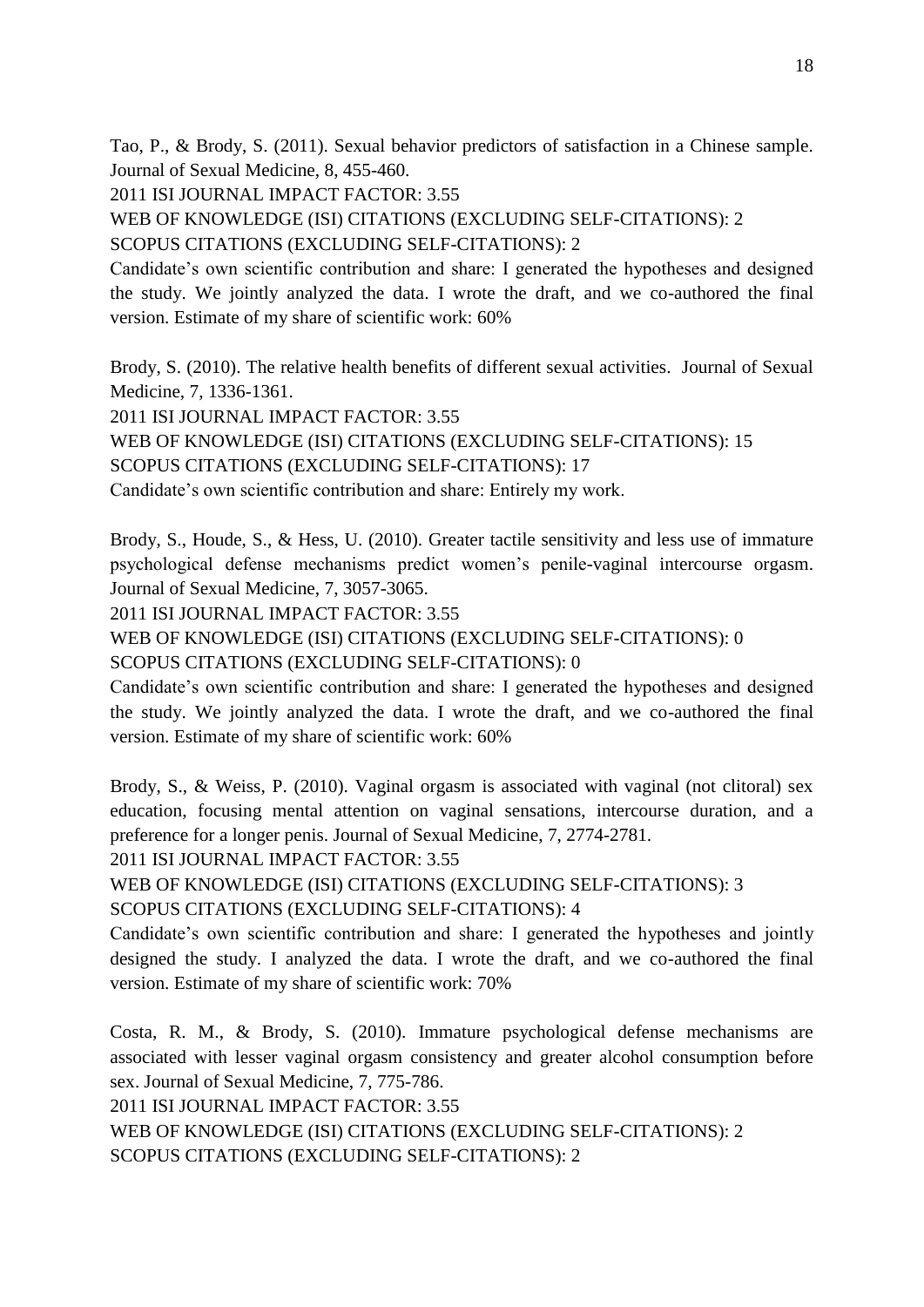Candidate's own scientific contribution and share: I generated the hypotheses and designed the study. I supervised the co-author's (my then PhD student) data collection, and we jointly analyzed the data. I wrote the draft, and we co-authored the final version. Estimate of my share of scientific work: 65%

Brody, S., & Costa, R. M. (2009). Satisfaction (sexual, life, relationship, and mental health) is associated directly with penile-vaginal intercourse but inversely with other sexual behavior frequencies. Journal of Sexual Medicine, 6, 1947-1954.

2011 ISI JOURNAL IMPACT FACTOR: 3.55

WEB OF KNOWLEDGE (ISI) CITATIONS (EXCLUDING SELF-CITATIONS): 10 SCOPUS CITATIONS (EXCLUDING SELF-CITATIONS): 13

Candidate's own scientific contribution and share: I generated the hypotheses and I analyzed the data in an existing database. I wrote the draft, and we co-authored the final version. Estimate of my share of scientific work: 75%

Brody, S., & Costa, R. M. (2008). Vaginal orgasm is associated with less use of immature psychological defense mechanisms. Journal of Sexual Medicine, 5, 1167-1176.

2011 ISI JOURNAL IMPACT FACTOR: 3.55

WEB OF KNOWLEDGE (ISI) CITATIONS (EXCLUDING SELF-CITATIONS): 7 SCOPUS CITATIONS (EXCLUDING SELF-CITATIONS): 12

Candidate's own scientific contribution and share: I generated the hypotheses and designed the study. I supervised the co-author's (my then PhD student) data collection, and we jointly analyzed the data. I wrote the draft, and we co-authored the final version. Estimate of my share of scientific work: 75%

Brody, S. (2007). Vaginal orgasm is associated with better psychological function. Sexual and Relationship Therapy, 22, 173-191.

2011 ISI JOURNAL IMPACT FACTOR: 0.51

WEB OF KNOWLEDGE (ISI) CITATIONS (EXCLUDING SELF-CITATIONS): data not available; 27 with self-citations

SCOPUS CITATIONS (EXCLUDING SELF-CITATIONS): 3

Candidate's own scientific contribution and share: Entirely my work (but using an existing database).

Brody, S. (2007). Intercourse orgasm consistency, concordance of women's genital and subjective sexual arousal, and erotic stimulus presentation sequence. Journal of Sex & Marital Therapy, 33, 31-39.

2011 ISI JOURNAL IMPACT FACTOR: 1.27

WEB OF KNOWLEDGE (ISI) CITATIONS (EXCLUDING SELF-CITATIONS): 9

SCOPUS CITATIONS (EXCLUDING SELF-CITATIONS): 10

Candidate's own scientific contribution and share: Entirely my work (but using data provided by a colleague).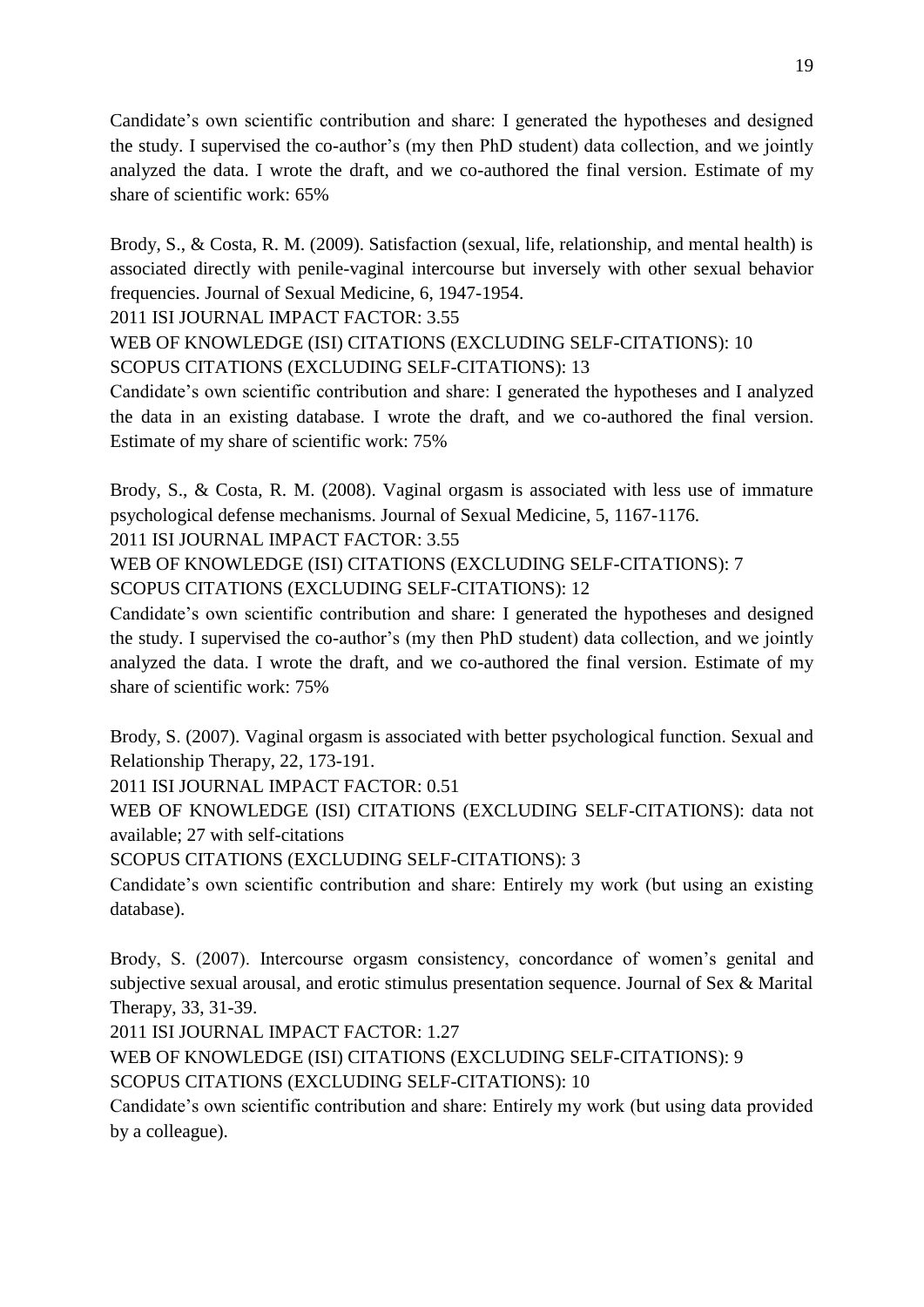Costa, R. M. & Brody, S. (2007). Women's relationship quality is associated with specifically penile-vaginal intercourse orgasm and frequency. Journal of Sex & Marital Therapy, 33, 319- 327.

2011 ISI JOURNAL IMPACT FACTOR: 1.27

WEB OF KNOWLEDGE (ISI) CITATIONS (EXCLUDING SELF-CITATIONS): 17 SCOPUS CITATIONS (EXCLUDING SELF-CITATIONS): 18

Candidate's own scientific contribution and share: I generated the hypotheses and co-designed the study. We jointly analyzed the data. I wrote the draft, and we co-authored the final version. Estimate of my share of scientific work: 60%

Brody, S. (2006). Blood pressure reactivity to stress is better for people who recently had penile-vaginal intercourse than for people who had other or no sexual activity. Biological Psychology, 71, 214-222.

2011 ISI JOURNAL IMPACT FACTOR: 3.22

WEB OF KNOWLEDGE (ISI) CITATIONS (EXCLUDING SELF-CITATIONS): 12 SCOPUS CITATIONS (EXCLUDING SELF-CITATIONS): 16

Candidate's own scientific contribution and share: Entirely my work (but data collected by research assistants).

Brody, S., & Krüger, T.H.C. (2006). The post-orgasmic prolactin increase following intercourse is greater than following masturbation and suggests greater satiety. Biological Psychology, 71, 312-315.

2011 ISI JOURNAL IMPACT FACTOR: 3.22

WEB OF KNOWLEDGE (ISI) CITATIONS (EXCLUDING SELF-CITATIONS): 14 SCOPUS CITATIONS (EXCLUDING SELF-CITATIONS): 18

Candidate's own scientific contribution and share: I generated the hypotheses and co-designed the study, which involved re-analysis of existing data. I analyzed the data. I wrote the draft, and we co-authored the final version. Estimate of my share of scientific work: 65%

Brody, S. (2004). Slimness is associated with greater intercourse and lesser masturbation frequency. Journal of Sex & Marital Therapy, 30, 251-261.

2011 ISI JOURNAL IMPACT FACTOR: 1.27

WEB OF KNOWLEDGE (ISI) CITATIONS (EXCLUDING SELF-CITATIONS): 18

SCOPUS CITATIONS (EXCLUDING SELF-CITATIONS): 21

Candidate's own scientific contribution and share: Entirely my work (but data collected by research assistants).

Brody, S. (2003). Alexithymia is inversely associated with women's frequency of vaginal intercourse. Archives of Sexual Behavior, 32, 73-77.

2011 ISI JOURNAL IMPACT FACTOR: 3.52

WEB OF KNOWLEDGE (ISI) CITATIONS (EXCLUDING SELF-CITATIONS): 15

SCOPUS CITATIONS (EXCLUDING SELF-CITATIONS): 23

Candidate's own scientific contribution and share: Entirely my work.